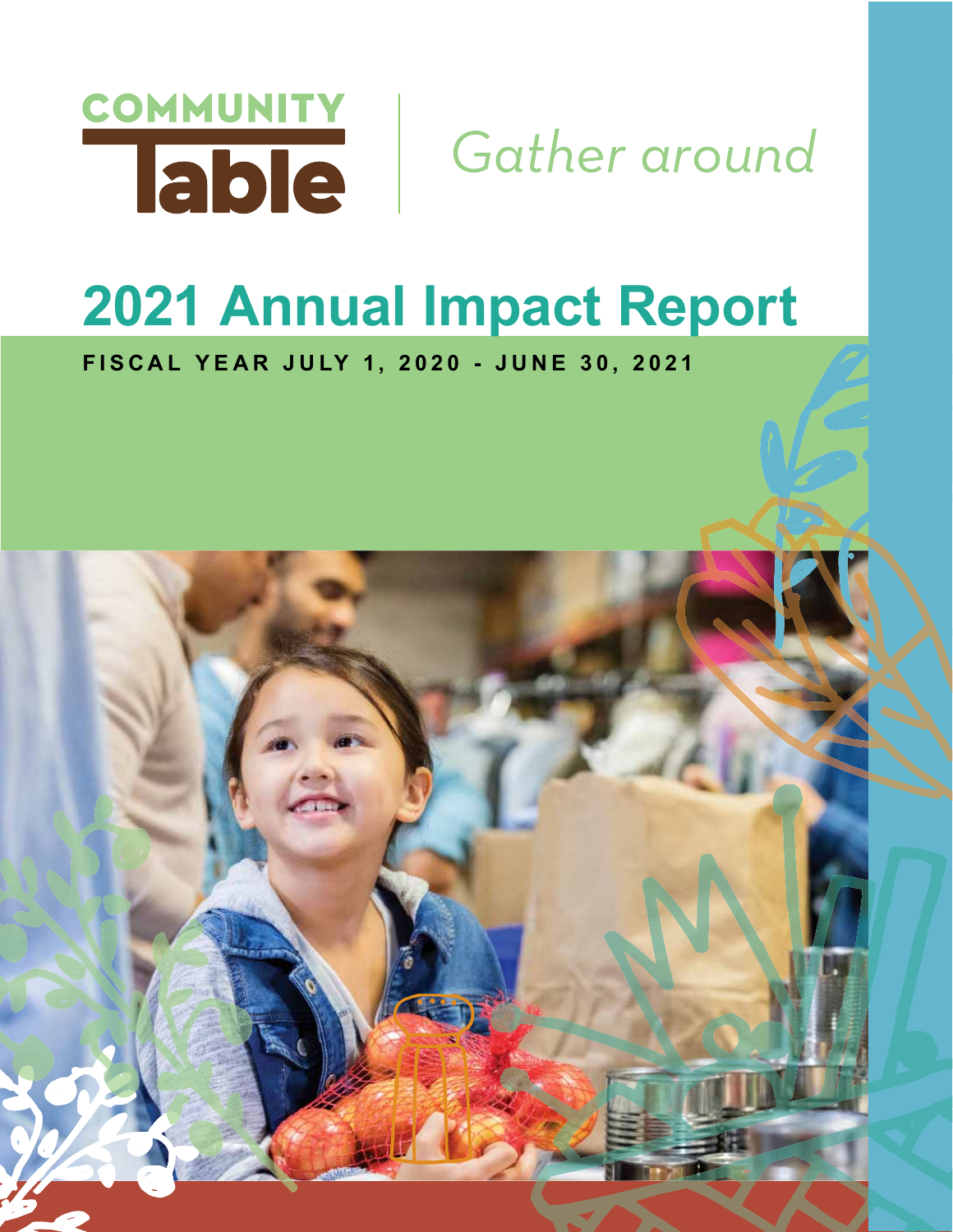### **From the Chief Executive Officer and Board Chair**

**In a year unlike any other, we are humbled and overwhelmed with gratitude for your compassion, generosity and support.**

#### Dear Friends,

Many of us hoped that 2021 would be the beginning of the end of COVID-related difficulties. But 2021, just like 2020, ended up being unlike other years. **While the pandemic continued to turn life upside down for all of us, it also renewed our deep commitment to our purpose: ensuring that all people have the good food they need, even during diffi cult times.** 

We are humbled and overwhelmed by how the community came together and rallied behind our mission to feed, help and provide hope for those in need. **Your eff orts helped us support so many throughout the pandemic: working parents who lost jobs, children who could no longer receive free meals at school, seniors afraid to leave their homes, families struggling to keep the lights and heat on and a roof overhead.**

Throughout the ongoing health crisis, I'm proud to say that our resilient staff and dedicated corp of volunteers continued to find innovative solutions for some of the most daunting pandemic challenges and obstacles. This flexibility and innovation were critical over the past two years when we had to pivot operations at every turn to meet the unprecedented and growing need.

#### **As we repeatedly retooled our operations to better serve those in need, we never lost sight of our mission. Here are a few accomplishments that I am incredibly proud of:**

- This past year, we distributed 1.2 million pounds of food—the equivalent of 1,020,000 million meals.
- We expanded our Feeding the Future program to year-round operation and supplied multiple summer Jeffco Early Learning locations with kid-friendly snacks, weekend food sacks and commodity boxes for families.
- With community support, we purchased a replacement box truck that will help rescue food from grocery stores and transport meals to underserved communities for years to come.

Realizing that many of the families we help need more flexibility in accessing food, we are now open on select Saturdays during the month. In 2021, this new weekend drive-thru provided 79,000 pounds of food to 800 families.

As we continue to learn from and evaluate the impacts of the pandemic, we are working hard to build a better and brighter future for our food-insecure neighbors. In fact, **we're getting ready to launch several new initiatives--a more interactive and informative website, a text messaging system to better communicate with families in need and a new shower and laundry truck for people experiencing homelessness. In the coming months, we can't wait to share more details about these projects and our upcoming 40th-anniversary celebration.**

From the bottom of our hearts, thank you for your commitment to building a hunger-free community and trusting us to get the job done. Your partnership is essential, and we are truly honored to receive your support. **Friends like you bring hope to Colorado families in need.** 

With gratitude,



mdy Martin Sandy Martin **Contract of the Contract of the Sandy Martin** Harry J. Fuller



Fielly

**CEO Immediate Past Board Chair** 

P.S. Throughout our annual impact report, you can read more about all we've accomplished thanks to the support of the community as well as grateful words from people we've been able to help.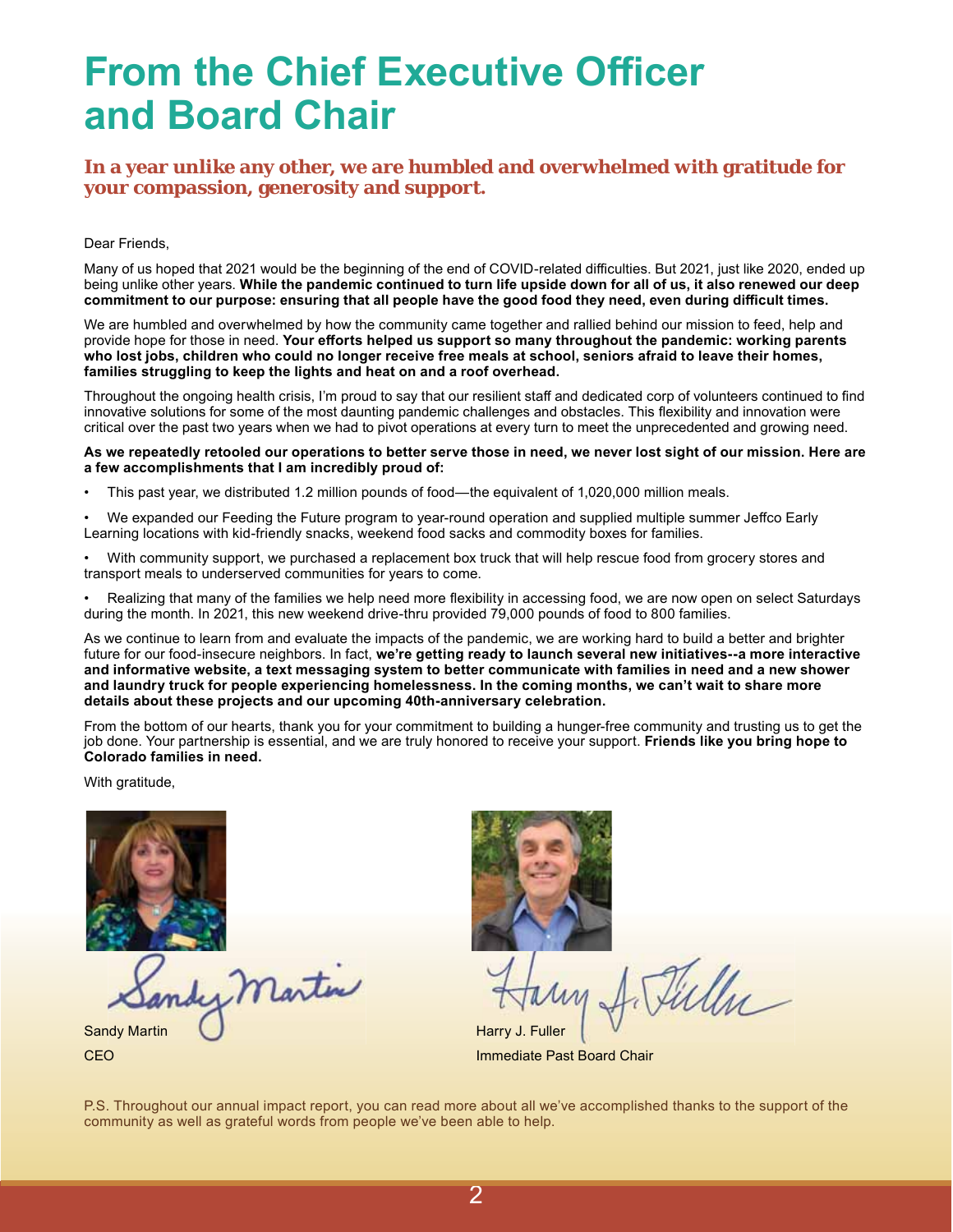# **Financials and Impact - Fiscal Year 2021**

Our ability to feed and assist thousands of hungry and struggling families annually is a direct result of the thousands of donors and volunteers who give their money and time to ensure that everyone in our community has enough to eat.

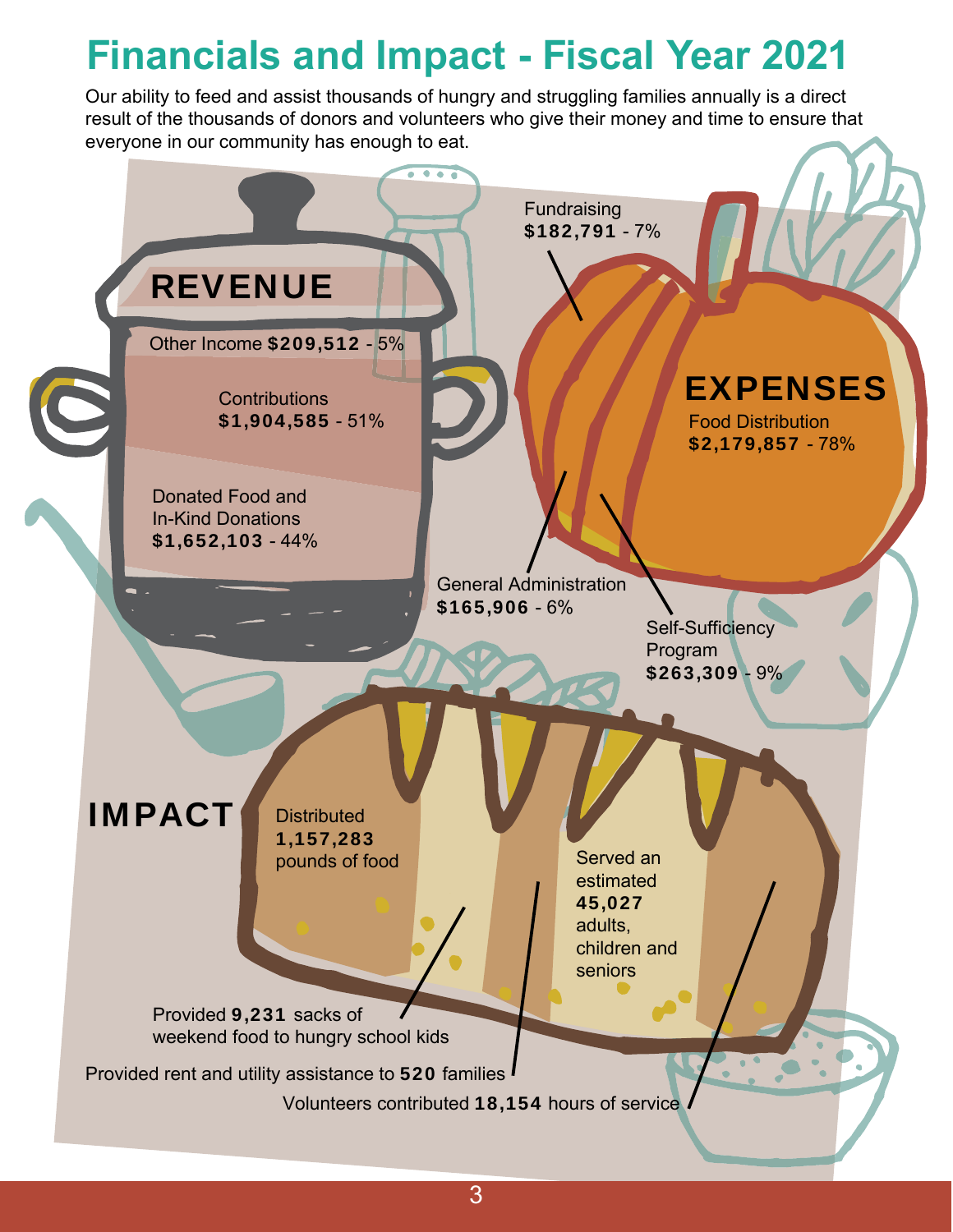### **Words of Thanks**

**These are just a few of the many comments we receive from families we are able to help due to the kindness and generosity of the community. For every \$10 we receive in donations, we can provide 30 nutritious meals for hungry families in our community.**



When we sit down to dinner, we thank God for the food bank. <mark>" ,"</mark><br>- Eric<br>-

 $\begin{array}{c} \mathbf{C} \\ \mathbf{b} \\ \text{for} \\ \mathbf{C} \end{array}$ During these tough financial times, the Community Table food bank has been a real lifesaver. When you're hungry, it's difficult to focus on much else. The volunteers and staff are kind and friendly. The food is well organized, and the portions are generous. I am truly grateful for their assistance.  $\blacksquare$ 





- Tosha

" I love this food bank. The people are very kind, and the food is never spoiled. The selection is awesome, and you get to choose your own stuff. They always have unlimited bread. They have computers, and the Bridges program is really nice too if you need more help.  $\blacksquare$ 

- Amanda

" Thank you very much for being here for us who need you. I cried when I left from receiving food. You took a huge weight off my shoulders. GOD bless you and everyone there.  $\blacksquare$ 





- Anna

" Very nice and helpful people. I needed some food because my cabinets were bare, so I went there, and they helped me out. I love my Community Table.  $\blacksquare$ 

- Barry

 $\frac{1}{2}$  and  $\frac{1}{2}$  in  $\frac{1}{2}$ ...I found Community Table on the state's resource page and am so thankful for everyone involved with the organization. Not only were they super friendly, but the quality of the food and the incredible amount was also so appreciated.  $\blacksquare$ 



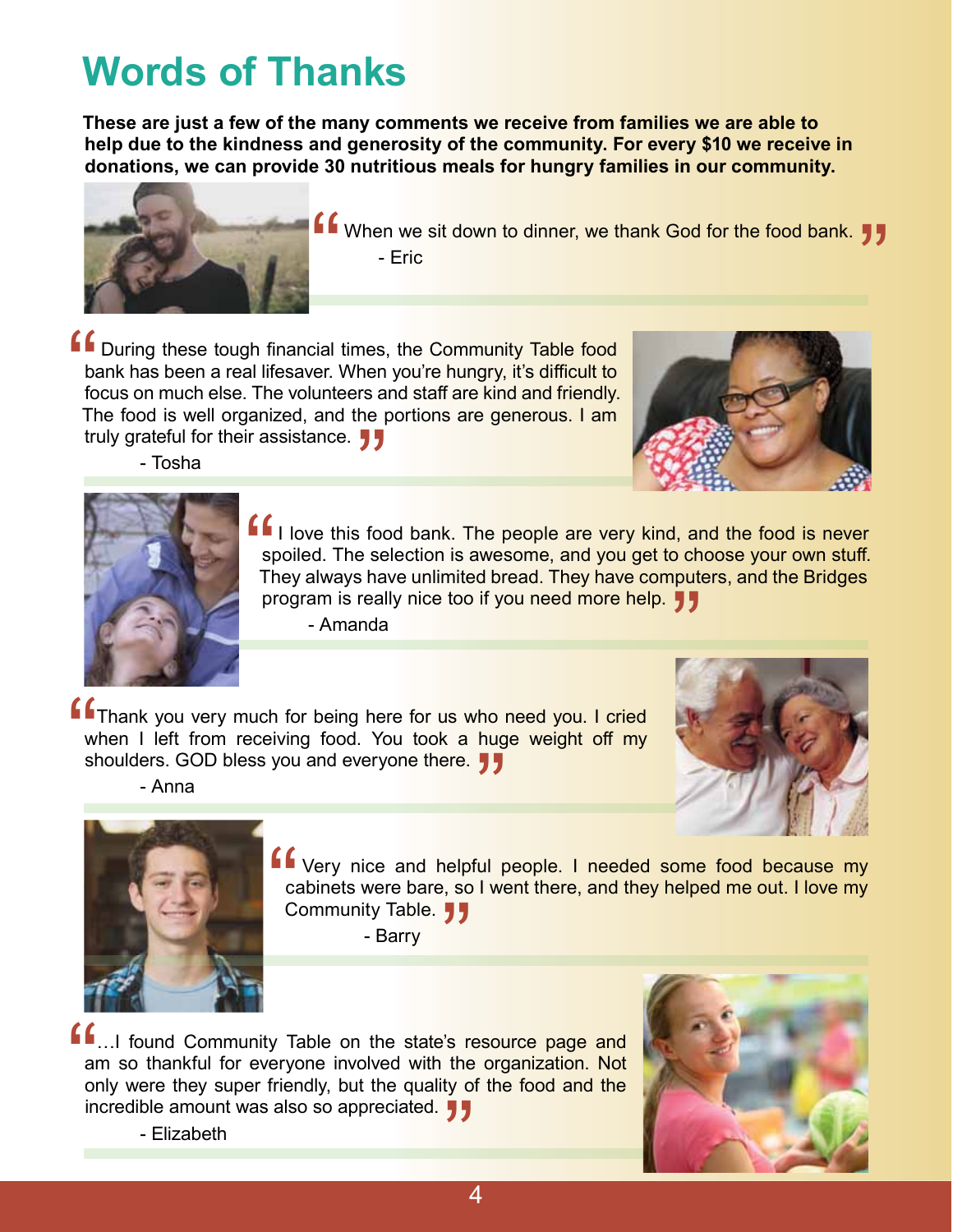### **Statement of Activities**

### **Arvada Community Food Bank, Inc. dba Community Table**

Consolidated Statement of Activities For The Year Ended June 30, 2021

|                                          |    |              |    | Temporarily |             |
|------------------------------------------|----|--------------|----|-------------|-------------|
|                                          |    | Unrestricted |    | Restricted  | Total       |
| <b>Support and Revenue</b>               |    |              |    |             |             |
| Contributed food                         | \$ | 1,651,149    | \$ |             | 1,651,149   |
| Other in-kind contributions              |    | 954          |    |             | 954         |
| Contributions and grants                 |    | 1,581,629    |    | 144,056     | 1,725,685   |
| <b>Federal contracts</b>                 |    | 178,900      |    |             | 178,900     |
| Investment income                        |    | 100,848      |    |             | 100,848     |
| Special events, net of direct benefit to |    |              |    |             |             |
| donor of \$1,726                         |    | 108,664      |    |             | 108,664     |
| Net assets released from restrictions -  |    |              |    |             |             |
| Satisfaction of program and time         |    |              |    |             |             |
| restrictions                             |    | 155,345      |    | (155, 345)  |             |
| <b>Total Support and Revenue</b>         |    | 3,777,489    |    | (11, 289)   | 3,766,200   |
| <b>Expenses</b>                          |    |              |    |             |             |
| Program services -                       |    |              |    |             |             |
| Food distribution                        |    | 2,179,857    |    |             | 2,179,857   |
| Self-sufficiency                         |    | 263,309      |    |             | 263,309     |
| <b>Total Program Services</b>            |    | 2,443,166    |    |             | 2,443,166   |
| <b>Supporting Services</b>               |    |              |    |             |             |
| General administration                   |    | 165,906      |    |             | 165,906     |
| Fundraising                              |    | 182,791      |    |             | 182,791     |
| <b>Total Support Services</b>            |    | 348,697      |    |             | 348,697     |
| <b>Total Expenses</b>                    |    | 2,791,863    |    |             | 2,791,863   |
| <b>CHANGES IN NET ASSETS</b>             |    | 985,626      |    | (11, 289)   | 974,337     |
| Net Assets, Beginning of Year            |    | 1,811,189    |    | 105,944     | 1,917,133   |
| <b>NET ASSETS, END OF YEAR</b>           |    | \$2,796,815  |    | \$94,655    | \$2,891,470 |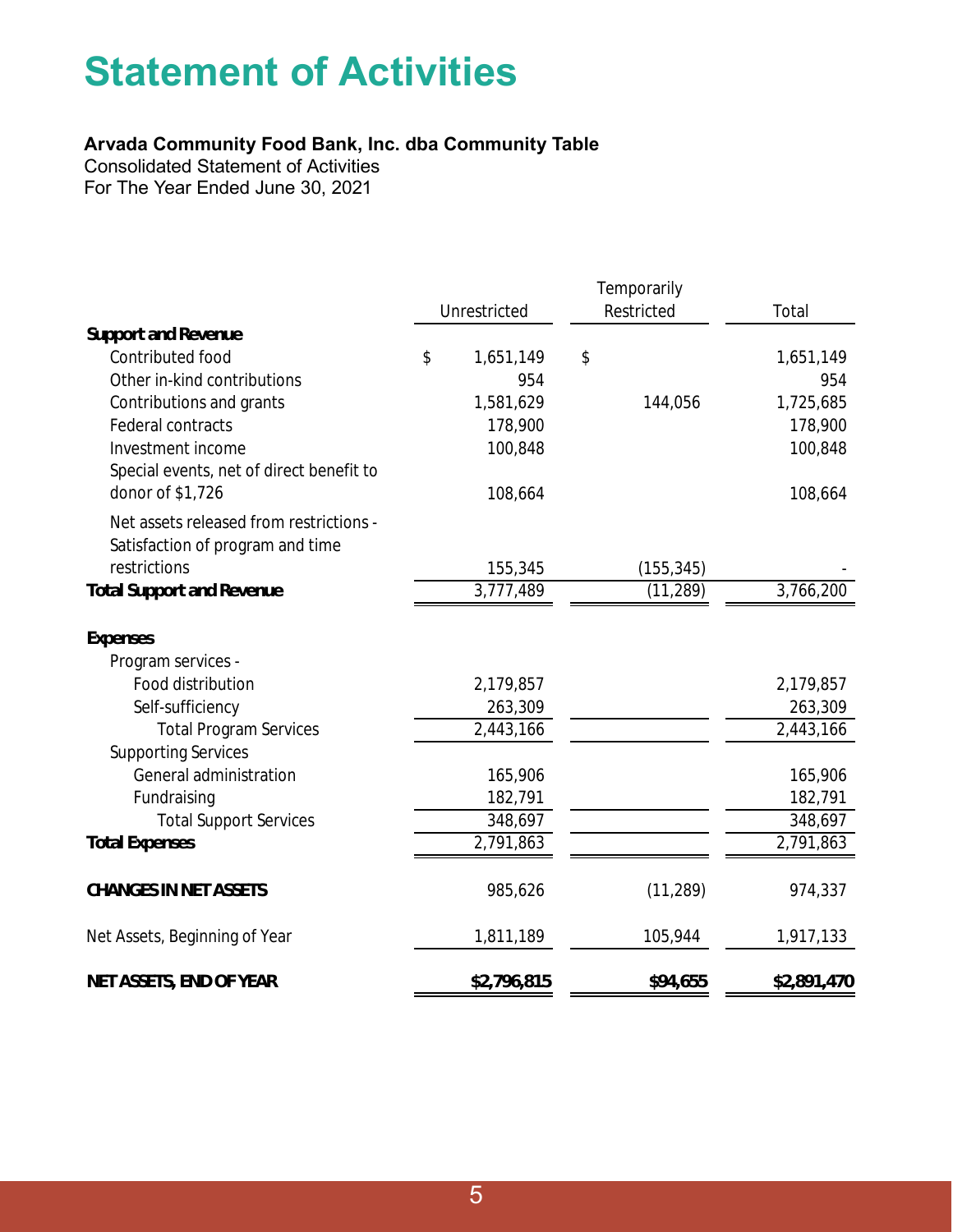### **Donors**

We are sincerely grateful to everyone who made financial contributions between July 1, 2020 **and June 30, 2021. Thank you for your commitment to helping those who are struggling in our community.** 

#### **Businesses**

Businesses 3W Races AbbVie Adobe The Ad Stand Alita Marie Designs Allen's Heating Air Conditioning and Sheet Metal, Inc. Alliance Data Allstate Amazon Smile American Family Insurance Anderson & Anderson Family Partnership LLP Apple Arvada Recycling Aurora Organic Dairy B. Fit LLC Baker Hughes Balefire Goods Ltd. Ball Metal Beverage Packaging Division Americas Barron and Newburger Charitable Fund BGC Engineering Biesemeier Equipment Leasing Corporation Blumcia Business Solutions Bob's Heating & Air Conditioning,<br>Inc. Booz Allen Brownstown Dreams Park Can Am Steel Building Corporation The Carlton Company Cel-Nation Century Link Charles Schwab Christina's Candy Bar Chuck and Trish Ochsner Remax\* Church Ranch Companies Ciena CoBank Colorado Floorworks\* COMCAST CommScope, Inc. Conexus Conoco Phillips Consolidated Electrical Distributors\* Costco Wholesale Cox Construction Creekside Cellars Curtis & Co. LLC

Danone North America DAO Architecture\* David N Berman, D.D.S. DCP Midstream Dirsec, Inc. Doris Stipech State Farm\* D-R Towing & Recovery Easter-Owens\* Echter's Greenhouses Edgewater Electric, Inc. ElectriCall LLC Emergent Giving Fund Energy Outreach Colorado Enstrom Candies Enterprise Community Partners EOG Resources, Inc. EV Studio LLC Fauston Tools Financial Planning Center/Vascorp FirstBank\* Gaming Laboratories International Gargaro's Italian Bakery George T. Sanders Company Gilead GL Specialties Promotional Products, Inc. GLC Fire Protection Systems, Inc. Go World Communications Golden Acre Farms Google Great West Financial GSI Environmental The Hartford HCA Healthcare HDNET LLC Homestead Painting LLC IBM Corporation Ideal Bookkeeping Services Industrial Chemicals Corporation\* Ivy Oak Salon Jaclyn the Book Lady Jacobs Enlace US South West Ken Maddis Insurance Kroger/King Soopers KWM Ventures, Inc. Liberty Mutual Give with Liberty Linda the Groomer Mac & Cheezary LLC Madeline Lia Duncan P.C. Manos Soap Co. Marketing Partners Martin/Martin Consulting Engineers Martinson Services\* Mass Mutual Meteor Corp Microsoft Rewards Miktron's Moe Item Shop Miller Coors - Rocky Mountain Metal Container MonteVista Solutions, Inc. Mortgage Connect LLC Moss Adams National Corporate Housing National Renewable Energy Necrotek NEI Electric Power Engineering, Inc. **NetApp** Network for Good Nocturne House of Design Nutrition Therapy Institute NVIDIA Onofrey & Hirschfeld PC Oracle Corporation Otten Johnson Robinson Neff + Ragonetti PC Ovintiv Canada ULC Padella Nails Palm Enterprises, Inc. Paws 'N' Play Natural Pet Supplies Paypal Giving Fund Personal Benefit Services Group,<br>Inc. Pfizer Annual Giving - Your Cause Phil Haas Remax Picture Perfect Pet Grooming Pie Consulting & Engineering\* Pinnacol Assurance Pomona Group PRO TAX Queen Snacks Rabobank RBM Real Estate Solutions Red Silo Coffee Company Rheinlander Bakery R.H. Jacobson & Company\* Rick Engineering Risk Management Partners Routt Street Press Salesforce SC & F Holdings LLC SCW Consulting, Inc. SM Energy Smoker Friendly #162 Softub Of The Rockies, Inc.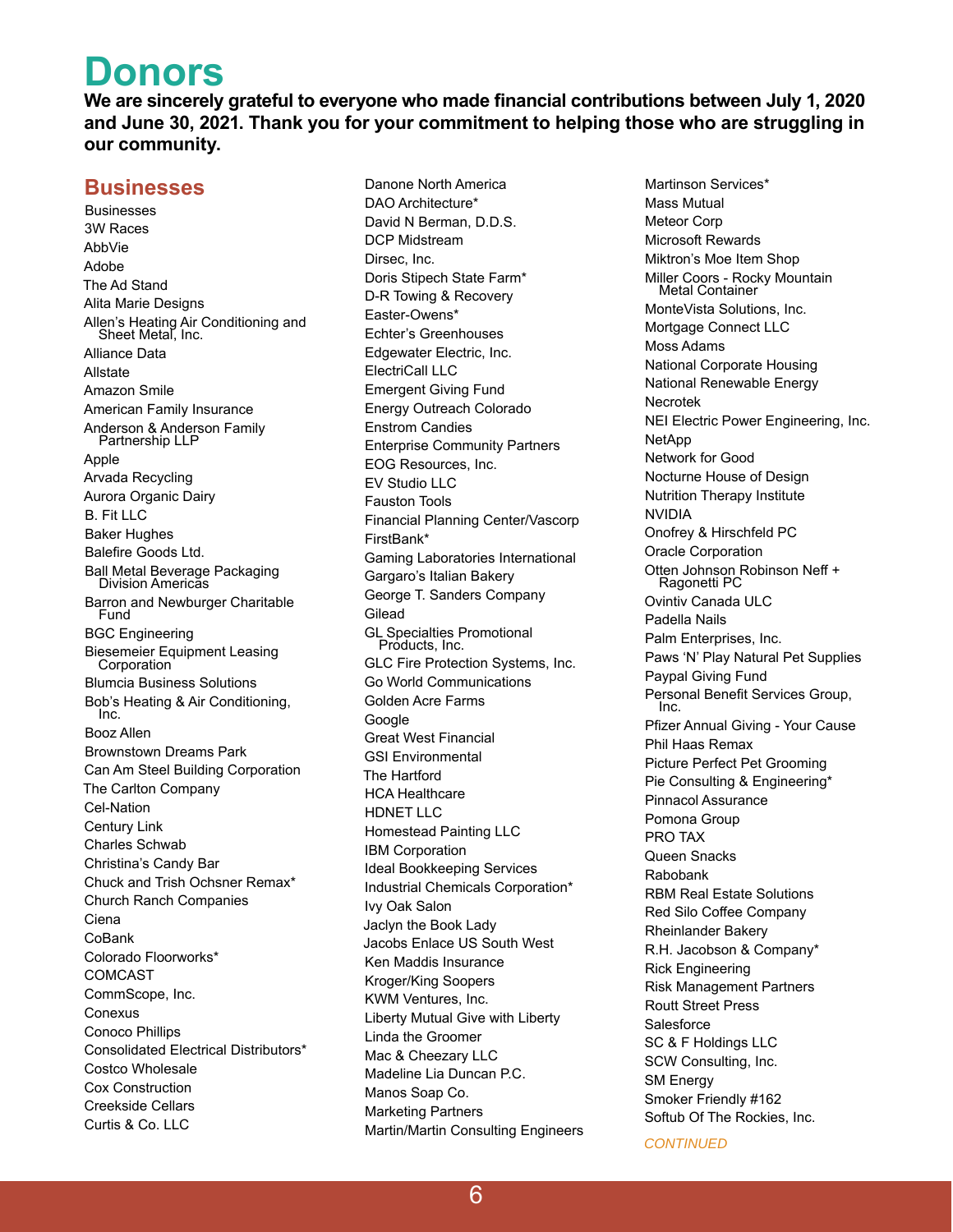Storied Firearms Sundyne Corporation Sooper Credit Union\* Susan Schmitt Art LLC Swift Charities\* Swinerton Thermo Fisher TIAA Tim Bernitt American Family Insurance Trevi Vintage Design LLC **TruScore** UHG VISA Givingstation Walter Re Investment Group Western Midstream Partners Westside Business Builders **Workday** Zovio, Inc.

#### **Churches and Faith-Based Organizations**

Arvada Evangelical Covenant Church Arvada Presbyterian Church Arvada United Methodist Church Arvada United Methodist Women Christ Community Covenant Church Church of The Beloved Ecumenical Catholic Community Church World Services, Inc. Community in Christ Lutheran Church First Church of Christ, Scientist First United Church of Arvada General Assembly and Church of the First Born Holy Cross Lutheran Church Jefferson Unitarian Church King of Glory Lutheran - Women of the ELCA King of Glory Lutheran Church Knights of Columbus - Spirit of Christ Marthas and Marys Small Church Community Spirit of Christ Peace Lutheran Church Saint Joan of Arc Parish Simpson United Methodist Church Spirit of Christ Catholic Community St. Andrew Lutheran Church St. James Episcopal Church St. Peter and Paul Catholic Church Trinity Presbyterian Church

#### **Foundations, Funds and Trusts**

ACFB Foundation Arvada Jefferson Kiwanis Foundation AutoDesk Foundation The Barber Foundation Ball Foundation Ben C. Delatour Foundation\* Beverly Jane Howell Living Trust Bilodeau Charitable Fund The Bringle Family Trust Calvert R. and Frances H. Avery Trust Chesnutt Family Giving Fund Collison Hares Fund Colorado COVID Relief Fund The Colorado Health Foundation The Colorado Trust Community First Foundation Daniel and Dianne Rabbitt Charitable Foundation Dave and Liz Stumm Charitable Fund David and Diane Puntenney Charitable Fund Dempsey Giving Fund Derek A. McCracken Trust DeVorss Trust Douglas and Pamela Weerstra Charitable Fund Dunkin Family Fund Dyer Family Foundation EDBHLT Donor Advised Fund Evergreen Development Foundation LLC Frie Family Foundation The Frisk Donor Advised Fund Gene and Jo Evans Living Trust Genesee Mountain Foundation The Gerri B. Bauer Revocable Trust Giving Foundation The Goodcoin Foundation Hackl Family Foundation The Hanrahan Family Trust Hart Family Foundation Haste Trust Hewlett Packard Enterprise Foundation Humphrey Charities International Paper Foundation J. K. Mullen Foundation Janus Henderson Foundation Jeanette D. Janota Revocable Trust Jeffco Human Services Foundation The Judith Davisson Trust Kenneth L. Koehler Living Trust Lee F. and Victoria J. Wilkerson Fund Lew Norton Family Fund LKCS Giving Fund

LogRhythm Community Fund LLC M and D Takac Family Foundation M. Clark and C. Gottlieb-Clark Charitable Gift Fund Margaret Anne Spindler Revocable Trust Mark and Christine Entman Charitable Endowment Marla J. Williams Donor Advised Fund Mary Elizabeth Kaiser Charitable Fund McNamara Family Trust Medtronic Volunteer Grant Program Nancy L. Moreland Revocable Living Trust The Morrison & Foerster Foundation Nina G. Green Revocable Trust Patricia S. DeVorss Living Trust Remington Fund RMFU Educational and Charitable Foundation Robert E. Ringdahl Foundation Ronald and Mary Pott Family Foundation Ronald F Beck and Linda C Beck Trust Sampson Family Foundation Sanders Giving Fund Schiele Family Irrevocable Trust SCU Community Foundation ShahNair Fund Sparkjoy Foundation State Farm Good Neighbor Grant The Swinerton Foundation **Thrivent** US Bank Foundation The Veronica M. Goodrich Trust VMware Foundation The W.A. Dihle Living Trust The Welch Family Foundation Wells Fargo Foundation Wheat Ridge Rotary Foundation Wonderful Company Foundation WTO Foundation Xcel Energy Foundation

#### **Government**

City of Arvada\* City of Wheat Ridge City of Westminster Colorado Dept of Human Services Colorado Office of Economic **Security** Jeffco Food In Communities Initiative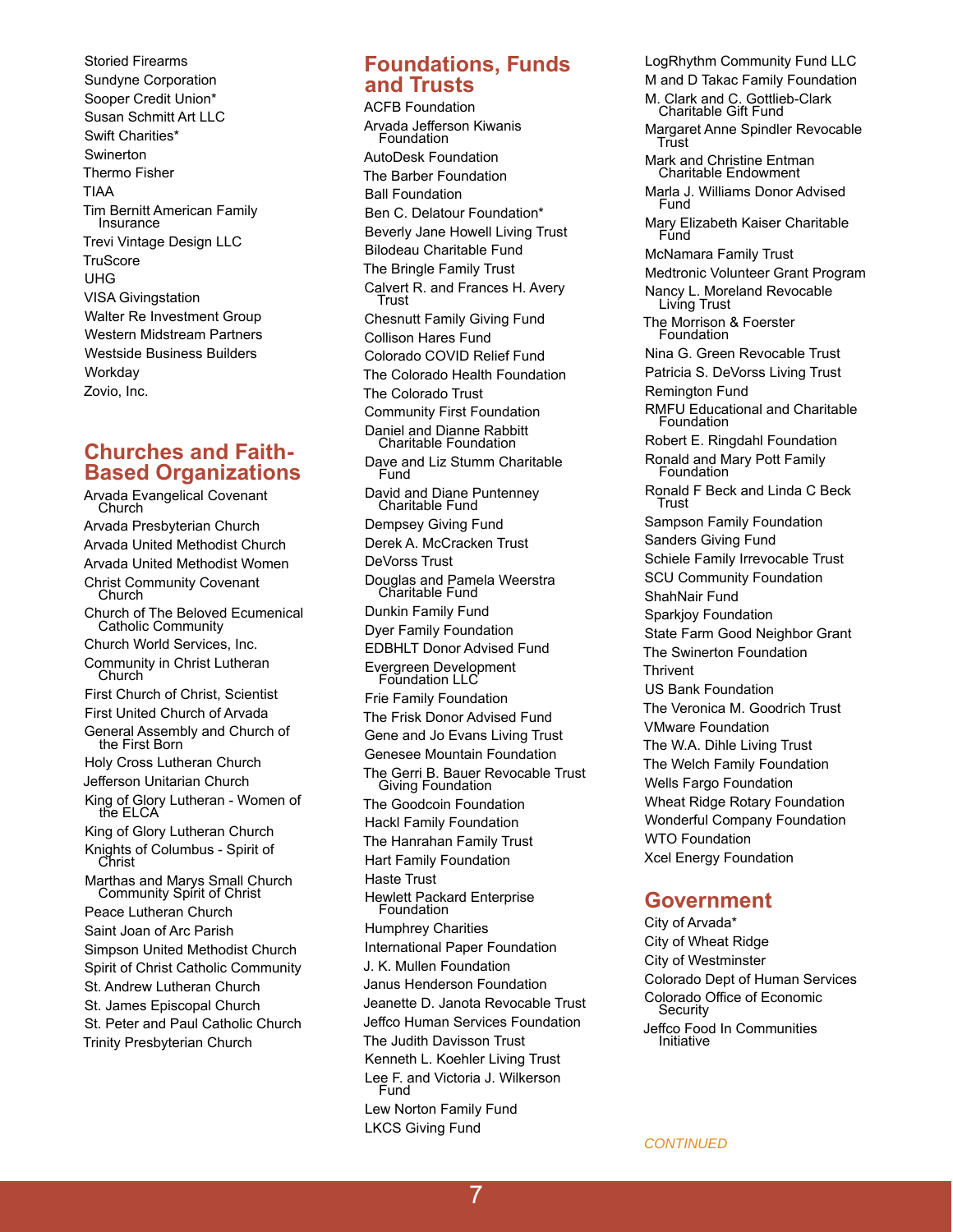#### **Organizations and Schools**

4BR, LLC AEDA American Legion Wilmore-Richter #161 Apex Park and Recreation District\* Arvada Community Garden Arvada Elks Ladies Auxiliary #2278 Arvada Elks Lodge # 2278 Arvada Elks Mixed Bowling League Arvada Fire Protection District Arvada Rifle and Pistol Club Arvada Rotary Arvada West High School Arvada West High School PTSA Arvadans for Progressive Action Boy Scouts Food Drive Boy Scouts of America Troop 667 CFC Employees City of Arvada Employees City of Denver Employees Clear Creek Optimist Club of Arvada COA Employee Committee Colorado State Employees Colorado Tax Check-Off Common Earth Community Garden Creative Growth Dante Alighieri Society of Denver Daughters of the American Revolution - Doctor Susan Anderson Chapter Faith Christian Academy Genesee Women's Forum Girl Scouts of Colorado The Giving Circle Guido Lebolo Project Harmony Masonic Lodge 61 Housing Colorado Jefferson Arca Jefferson County Master Gardeners Laureate Beta Iota Chapter of Beta Sigma Phi Metro Wastewater National Association of Letter Carriers #4405 National Association of Letter Carriers of the United States Peak to Peak Rallye LLC Primrose School of West Woods Project Cure Ralston Valley Dance Red Hat Ladies Angels **RETSUN** The Rocky Mountain Oldsmobile Club Rose Roots Garden Rotary Club of Wheat Ridge RTD Creating Healthier<br>Communities

Team 4 We Give to Live.Org Wheat Ridge Business Association

#### **Individuals**

Linda Abadjian Ted Abernethy Jeremy Abraham Jacqueline Abrams Adam Abreu Wendy Abshire Emily Achtenhagen Janet Acree Irvan Adams Randy and Joyce Adams Mary Adams Michael and Else Adams Rick and Karen Adams Emily Adams Danny Adams Barb Adams Carol Adamson Jones Jillian Addy Deborah and Steve Aggers Janet Aguirre Terrel and Beverly Agy Linda Aiken Yakar Aipperspach Tyler Albaugh Debbie Albedo Krissy Alberti Meagan and Nicholas Albietz Alan and Deb Albrandt\* Eric Albright Maggie and George Alcorn Deanna Alderman Karen Alderman Heidi Aldrich Kim and John Aleksivich Paige Alexander Betty Alexander Kathleen Alexander Jennifer Alexander M Karen Allen Roberta Allen Keith and Shelly Allen Tana and Donald Allen Brandon and Katy Allen Raylene Allen Tavia Alley Brian Allison Tim Allport Karl Almquist Laith AlQaysi Rebecca Alstrum Acevedo Robin and Lazaro Alvarez Vanessa Alvey Emma Ambroziak

Robert and Mary Amerine Sue Ames Adam Ames Bill and Judy Anders A Andersen Kirk Anderson Daniel and Lois Anderson Terry and Barbara Anderson Britta Anderson Myrta Anderson Gerald and Carolyn Anderson Theodore Anderson Kevin Anderson Kristin and Timothy Anderson Steve and Stephanie Anderson Michael and Christine Anderson Cliff Anderson D.L Anderson W Anderson Jeanette Anderson Smith Laura and Mark Andes Terry Andrews Mary Andrews Raymond and Catherine Andrews Paula Andrews Delaney Andrist Ruth Andrus Heather Ankrom Gregory Anliker Anonymous Anonymous Anonymous Susan and Brent Anthony Deanna and Robert Anthony Jennifer Anton Kevin Appelhanz Neva Applehans Joseph Applehans Diana Aqra Felipita Aragon Linette Archuleta Laura Argys Sandra and Lawrence Arko Donald and Jill Armstrong Amanda Armstrong Holly Armstrong Carl Arnold Robert Arnold Mary Arnsberger Kathy and Anton Aron Brett and Kim Arpin James Arthurs Karmen Artmann Kari Arvisais Janet Aschermann James Ashton Presley and Patricia Askew Holly and Timothy Atzenbeck *CONTINUED*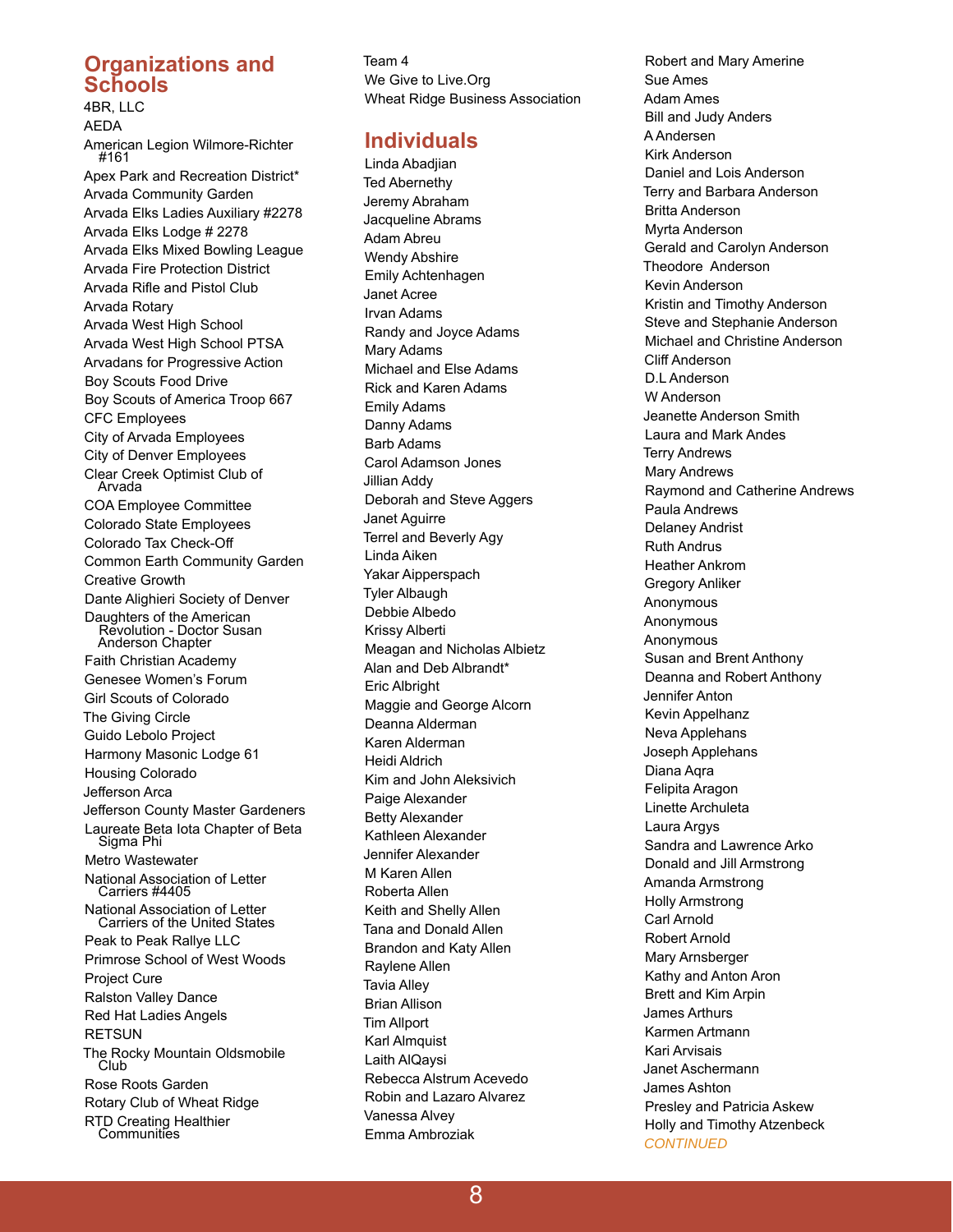Nicholas Atzenbeck Ninette Atzenbeck Danielle Atzenbeck Jessy Augustine Janene Aumiller Kathryn and William Austin Autry Marc Auville Beverly Avis Aaron and Anita Azari John and Jeanne Babcock Stephen Baber Jeanne Bacheldor Jonathan Bachmann Steve and Cheryl Backsen Ron and Janet Badgett James and Karen Baer Chris Baer Karen Baer Fatima Bahrair Elizabeth Baiamonte Robert and Barbara Bailey Jane and John Baillie Carol Baker Edward Baker Barb Baker Char Baker Paula Balafas Ellen and H.R. Baldacci Carol Baldassar Wendy and Stephen Baldassare Victoria Baldwin Jennifer Balkema Molly Ball Susan and Alan Ball Eric and Sandra Baltz Antone and Kristine Baltz John and Laurie Balzer Larry Bangert Logan Bannister Kellee Barbee Douglas Barbian Barbara Barczuk Richard Bardsley Meghan Bardwell Mary Bare Stefanie Barenblat Stephen Barhite John Baril Krista Barnette Julie Barocas Frank Barone, Jr. Anna Barr Stephanie Barr Patricia and Thomas Barrie Steve and Karen Barritt Barbara Barrow Barbara Barrow

Cynthia Barrow Phillip and Jennifer Barru Duane and Carolyn Barry Amy Barry Matzick Barbara Barstow Valerie Bartell Cathy and John Bartle Earl and Connie Bartram Thomas and Margaret Bassett Marie Bassett Mark Mensik and Kay Bathke Keith and Annette Battan Judy and Bill Batton Kathleen Bauer Katherine Bauer Dennis and Kathleen Baumfalk Debbie Baumgart Dennis and Sherry Baus Richard and Mary Beth Beach Rebecca Beattie John and Mary Beattie Bonnie and Bruce Beck Jean Beckel Marlene and John Becker Charles Beckman Dorothy Beckwith Donna Beem Michael Beer Emily Beers Heather Behrends Rex and Marie Bell April Bell Barbara Bell Lindsay Bell Rena Bell Ann Bellany Ann Belo Michael Benage Barb Bender Kathy Benedict Julie Benetti Deana Bennett Tamara Bennett Richard and Sonja Bennett Virgil and Dianne Bennett Sheila Bennett Mary Benoit Ken and Yanna Bensching Giana Benson Lisa Benson Dorothy Bensusan Ruth Benton Sarah Berg John Berg Amy Berger Katherine Berger Michael and Mary Bergin Kurt Bergman

Craig and Gail Berkley John and Connie Bernhart **Tiffany Bernstein** Stephen Brown and Sally Berriman John and Carol Bert Patricia Besch **Griffin Beste** Susan Beste Adriana Betts Tina Beyhan Elizabeth Bhargava Bonnie Biafore Sarah Bialek Donna Bibich Michelle Bice Loras Bickford Joe and Mary Biddle Andrea Bidwell Elizabeth Bieber Joe and Nancy Bielak Ryan and Evan Bierman Frank and June Bilek Jim Billings Richard and Judy Billings\* Mervin and Laura Bilyeu Allison Bingham Lynn Bins Randell and Sheryl Bird Pat Bird Mark Bishard **Tiffany Bishop** Christina Bishop Bill Bittman Raymond and Shirley Bjarnason Jeannine Bjarnason Kathe Bjork Kristina Black Wesley and Katie Cook Blackman Joanne and Jack Blakeslee Rebecca Blank J Blanke Donna and John Blatecky Audrey Bleich Craig and Gail Blincow Christine and George Blood Michele Bloom Larry and Patty Blosser Aaron Bluestone Thomas and M.E. Boa Steve Bober Kelly Boeckman Joyce Boehland John and Holly-Ann Boettiger Yvonne Bogard Barbara and Robert Bogg Judy Bohling Earline Bohling Rebecca Bolin *CONTINUED*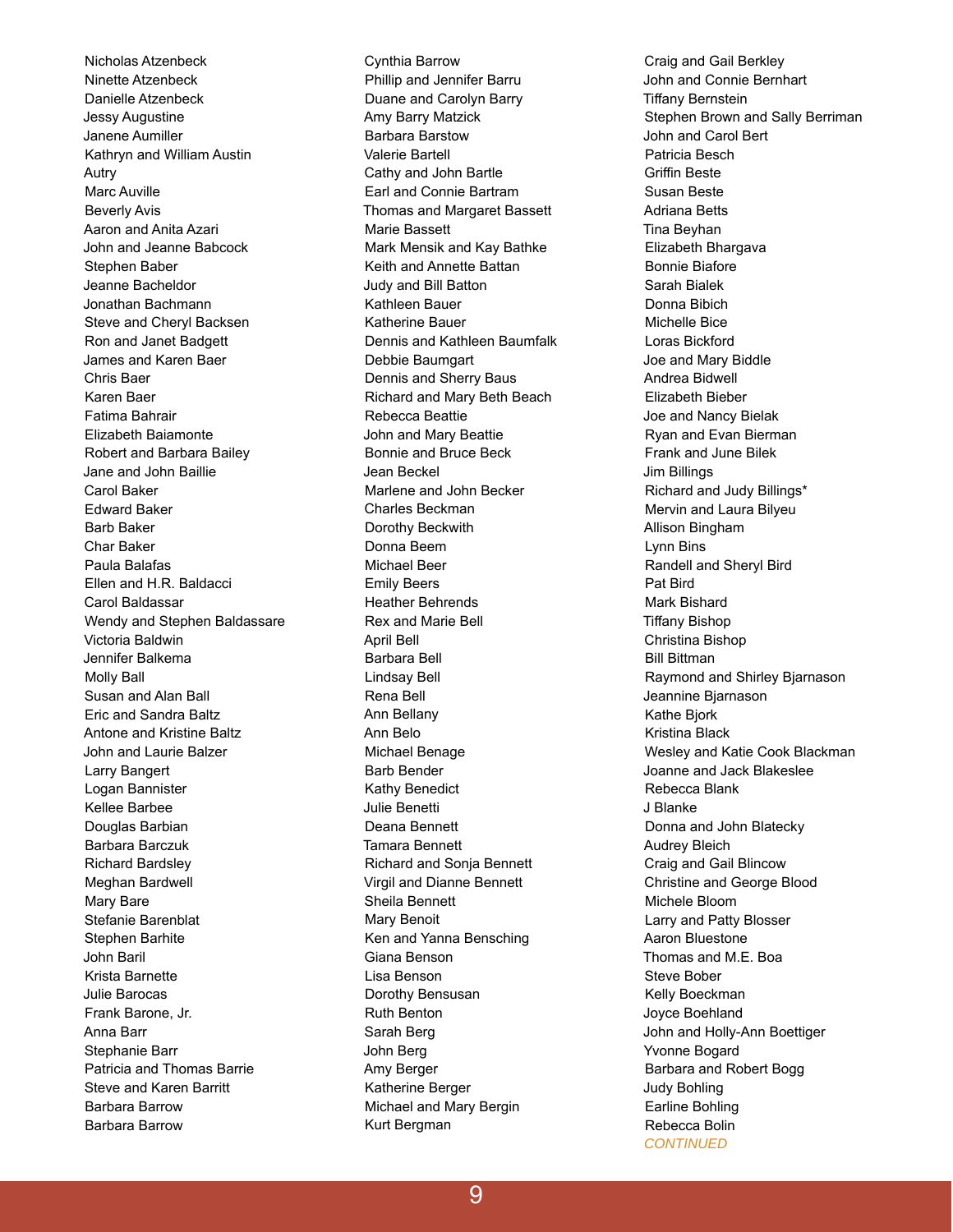Emily Chang and Robert Bolskar Mary Jane Bolton Diane Bommer Michelle Bonaparte Marilou Bonavida Mike and Carolyn Bonavida William Bond Raymond and Sharon Bond Carol Bonney Tim Bookout Betty Boon Marsha Boscia Carroll Bossieux Kirsti Boston Ellen Bothner Kaitlin Boughton Robert L Boumann Xavier Bourgeois John and Lorraine Bowen Lydia Bowles Ashley Bowlin Marcia Bowling Albert and Sarah Bowman Mary Katherine Bowman Callie Bownial Elizabeth and Michael Boxler Elizabeth Boxler Bruce Boyd Keith Boyle Sarah and Thomas Bradford Jim Bradley Kathleen Bradley Michael Bradley Maureen Bradshaw Christine Brady James D. Brady Mark and Autumn Brandes John and Jennifer Brandt Elsen Brandt Phyllis Branham Cynthia Branson Peter Brask Scott Brateman Terry and Marsha Bratton Lindsey Bratton James and Brenda Brazzell George and K.M. Breit Daniel and Mary Brennan Jean and David Bretzlauf Patricia Brian Renee Bridges Terry and Connie Briggs Suzanne and David Bright Gerald Brindisi Larisa Brisson Eileen Bristow Lois Britton Kathleen Brockman

Amanda Brockman Warren and Margaret Broderick Sandra Broers Kathleen and Richard Brohl Cheryl Brooks Linda and Colin Broom Kirk and Mary McMahan Brower Cathy Brown Marilyn Ellsworth and Irwin Brown Hannah Brown Judy Brown Sterling Brown, Jr. Mike Brown Joyce and Donald Brown Judy and William Brown Jesse and Linda Brown Catherine Brown Gregory and Bonnie Brown Stephen Clif Brown Chris Brown Fredricka Brown Burton Brown Peggy Brown Bengtson Karyn Browne Olivia and Paul Browning Gary and Donna Browning Robert and Christine Browning Ken Brumtmyer Martin and Alice Brunecky Jeff Brunette Cheryl and Dennis Brungardt Annika Brunger Eugene Bruno Duane and Pam Bruno Mary Bryniarski John Bucci Nancy Buchan Lisa Buchanan Heather Buchanan Mrs. Buchanan David Buck Doris Buckley Roslynn and Stuart Budoff Kenneth and Bernice Bueche Stephenie Buehrle Betty Buerger Nikki Buhrdorf David Bullock Lindsay Bullot James Bunch Kathryn Bunnelle Diane Bunson John and Phyllis Bunting Suzanne Buntrock Lindsay Bunyard John and Norma Burg Donna and James Burgard Diane and Robert Burgess

Elaine Burke David and Karen Burke Sharon Burkhalter Karen and Robert Burklow Judith Burness Maureen Burnett Nan Burnett Rachael Burnham Alaina Burns Joanna and Brian Burns Michael and Suzanne Burns Stephanie Burr Anna Burris William T. Burris Denise Burrows Janice Buswell Barbara Butcher Leila Butler Cynthis Butler Amy and Kevin Butler Dennis and Anne Butta Chris Buzas Allison and Henry Bygott Mary Ann Byrd Pat and Frank Byrne Molly and Joseph Byrne Steve Caddle Donald and Sonya Cadle Matt Gauthier and Leanne Cadman Mary Cain Kathleen Cain H. Kay Cain Norman Caldwell Kathryn Calegar Mark and Linda Call Beth Callahan Janet and Dennis Callan David Calloway James and Rita Calm Burton Calvert Joshua Camp Joan Campbell Allen and Sandy Campbell Marjorie Campbell Chelsea Canda Joseph Cannella Cynthia Cannia Marilyn Canniff James Cantin Thomas and Rosalyn Canty Deborah Capobianco Frank Carau Mike Carbajal Joan Card Linda and Greg Card Christopher Carey Evan Carlin Rita Carlino Werth *CONTINUED*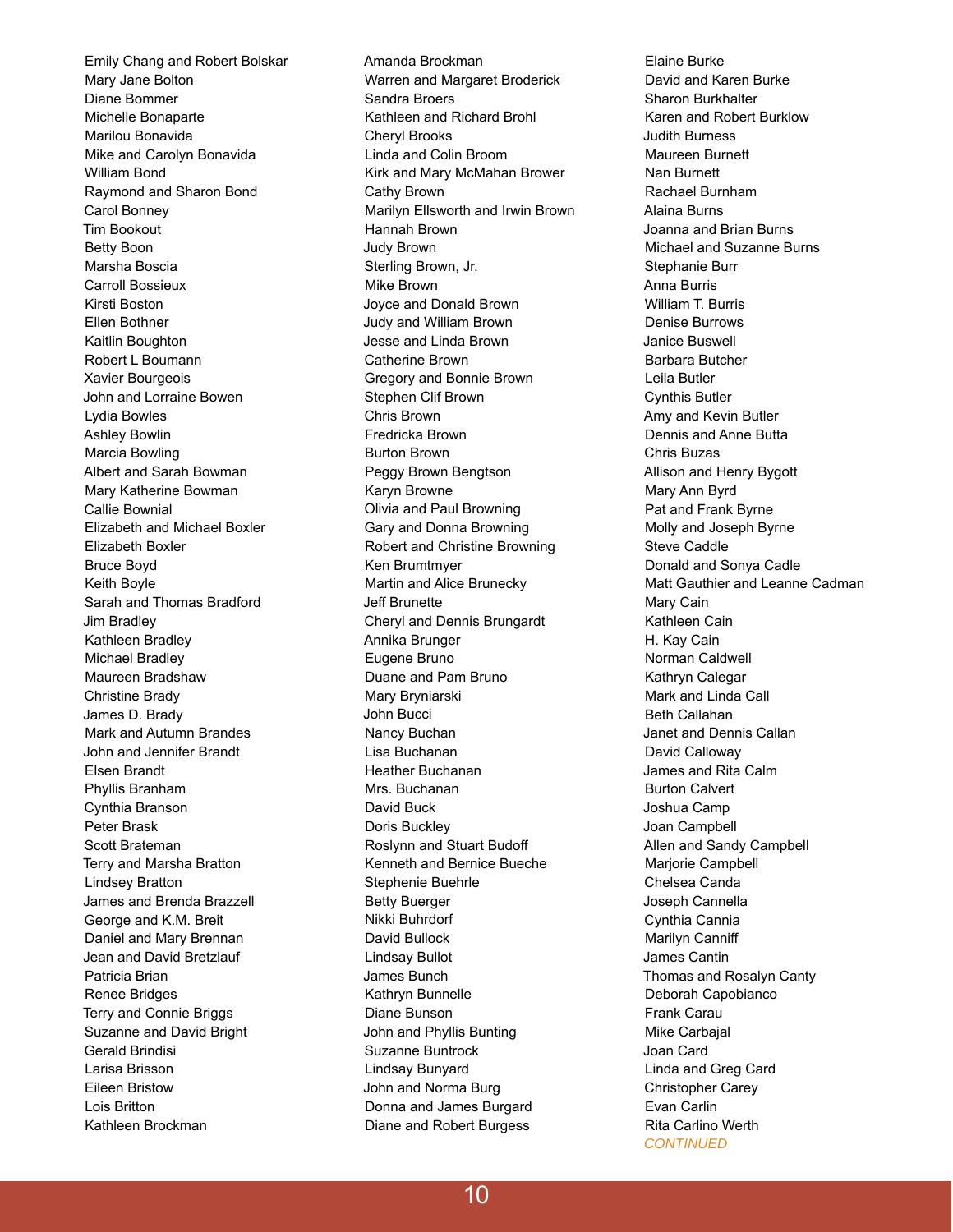Jack and Janice Carlson, Jr. Lance Carlson Tricia Carlson Linda Carlson Connie and John Carlson Judith and Michael Carmean Madelene Carmichael Thomas and Deborah Carney Jeffry and Nancy Carney Susan and Roger Carollo Peggy Carpenter Dan and Leslee Carpenter Ilene Carpenter Laura Carpenter William Carpenter Anne Marie Carpenter Therese Carpio Tala Carr James Carr Patty Carrico Kathryn and James Carroll Megan Carter John and Margaret Carter Carl Cartwright Gerard and Karen Caruso Beth Carveth Vic and Dee Casalaina Karen Case James and Cheryl Casey Marsha Casey Joe Cash Joel and Kathryn Cassady Nathan Cassell Ruth Cassidy Megan and Mark Castagneri Ashley Castaldo Dave and Linda Caulder Graham Cauthorn Leslie and George Cavalieri Leslie Cavanaugh Sharon and Al Cedar Rudi Cerri Shirley Cervene Carl and Gretchen Cerveny Joe Cessa Brenda Cessar Colleen and Guido Ceyssens Laurene Chaffee Lillian Chambers Denise Champion Mark and Kristin Chandler Cheryl and Kenneth Chao Linda Chapman Trina Chapman Joseph Charbonnet Patricia Charrette Lisa Chave Cindy Chaveco

Chuck and Virginia Chavez Lynda Chea Ken and Deanne Chee Jo Cheever Alexei Chernushin Anthony Chiesi Donna Childers Karen and Joseph Childs Beth Ellen Chisholm Margaret Chouinard Helena Chouinard Daryl and Tamra Christensen Brad and Shelley Christianson Judith and David Christmas Joanne Cicero Tom Ciereszko Ana Ciereszko Penny ckerman Dawn Clabaugh Don Clark Luanne Clark Margaret and Chuck Clark Julie Clark Mary and James Clark Douglas and Patricia Clark William and Barbara Clark Carolyn J. Clark Donald and Kathleen Clark James Clark Susan Clasen Stephen Clear Cindy Clearman Truett and Cilinda Clearman Dennis Cleary Jessica Clemens Dean Clemetsen Isaac Clerencia Pamela Clifford Christina Cline Pam and Mike Cline Terry Cline Steve Clothier Ashley Cloud Pat and George Coates Robyn Coates Vincent Cobb Tyler Cochran Pam Cochrane Taylor Coe Dixie Coffin Allison Cohn Drew Colagrosso Cheryl Colby Rick and Connie Cole Bob Cole April and Joe Coleman David and Jeannie Coleman Faith Collins

Holly Hares and Buffy Collison John and Laura Colombo Henry Colonno Louise Coltharp Philip Combs Marilyn Combs Joanna Comeau Judith Comm Cathy Compere James and Alicia Comstock Ray Coniglio Wayne and Donna Conklin Leatrice Conklin Tamara Conley Tim and Anne Conley Mary Katherine Connacher David and Patricia Connell Michael Conner Patricia Conner Karen Connolly Dianne and Steve Connolly Cheryl and Mike Connor Shareen Connors Elizabeth Conover David Conyers Georgia (Jody) Conyers Tom Coogan Vicki Cook Sue Ann Cook Clark and Clara Cook Lucille Cook Vivian Cook Jerri Cook William and Marie Cooke Barbara and Craig Coon Bobbie Cooney Harold and Sandra Cooper John and Arleen Cooper Cody Cooper John Cooper and Arleen Arnsbarger George Copeland Diana Cordova Sue Ann Cormack Susan Cornman Juan Coronado Rebecca Cort Lisa and Anthony Coszalter Jerrod Cotosman Paul and Lisa Cottingham Jonathan Cotton Karen Cottrell Rebecca Cottrell Jay Couch Ruth Counts Gary and Diane Counts John and Ann Courtney Lynne Coville Bonnie Cowell *CONTINUED*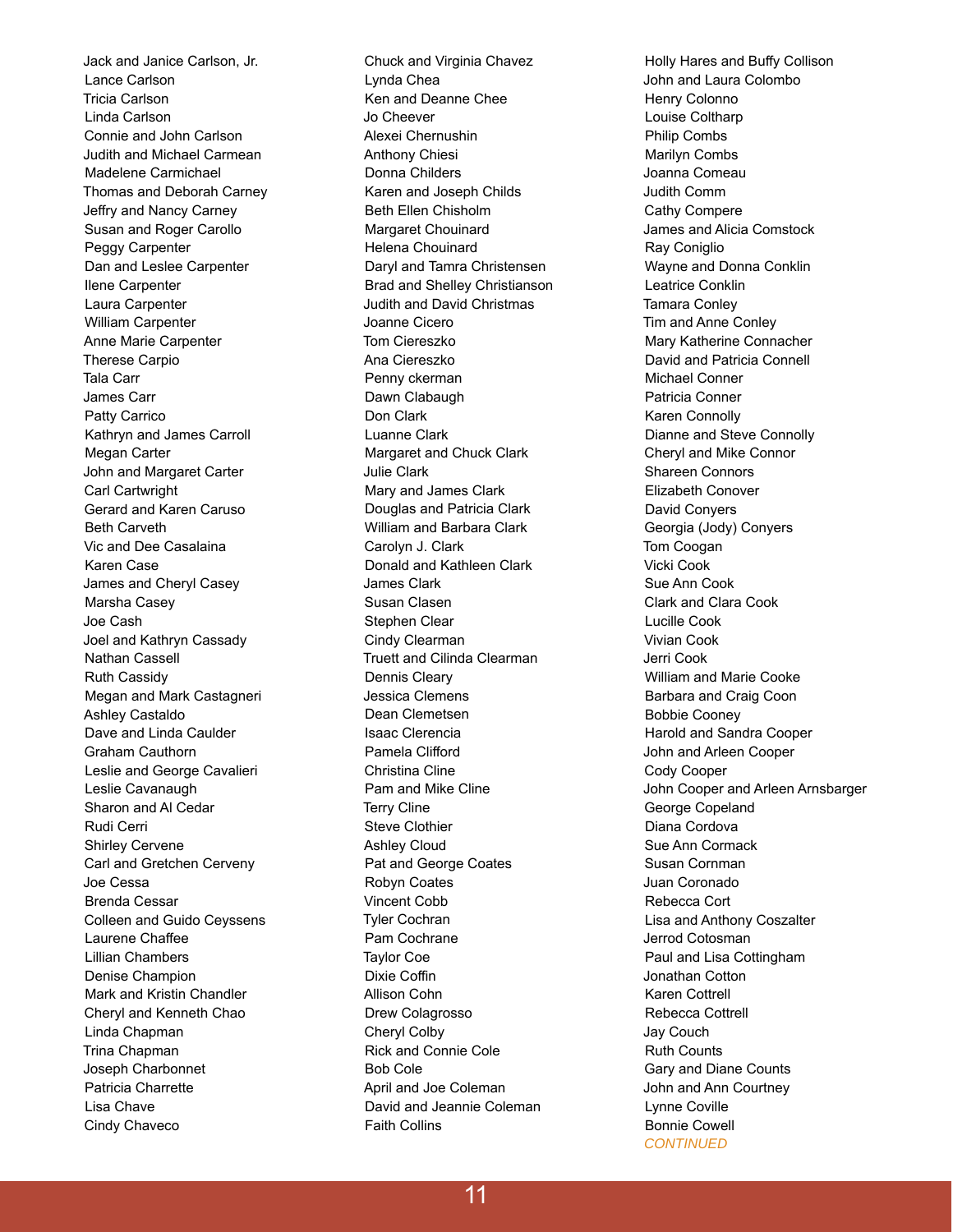Richard Cowles Brian Cox Margaret and Duane Cox Kathleen Cox Stuart and Linda Cox Alice Coyne Robert and Jerrie Lu Coyne Lauren Craft Debra Craig Kevin Craig Robert Craig Catherine Craig William E. and Gina M. Craig, Jr. Franklin Crandall Karen Cravens David and Judy Crawford John and Carol Creed Gabriel Creek Elaine Crespin Pam and Terry Crest\* Bo Crew Shirley Cridlebaugh Margaret Crimmins Kathryn Crisler Tyler Criswell Gary Crocker LeighAnn and John Crockett David Croisant Clayton Cromley Helen Crosby Christopher Cross Howard Crosslen Linda and Michael Crouch Chuck Crouse Stan and Michele Crouse Kate and James Crowley Hannah Crowley Jill and James Cruickshank Debbie and Jim Crume Csaba Csere Corinne Cuillard Judith Culbertson Dr. James and Joyce Cullen Dan Cuneo Julie and Joe Cunningham Michael and Suzanne Curtis Linda Curtis David and Donna Cuthbertson Judith Cybuch Loree Czarnecki Joan Dacres Gary and Lisa Daer Cathleen Dahlberg Steven Dahlke Carmen Dalla Jim Dallman Christopher Daly Daniel Daly

Catherine Daly Anjanette Damman Donald Danborn Denise and Gary Daniell Gary and Denise Daniell Mrs. R. Daniels Kathleen Dano Karen Darling Zora Dash Charles Dashkowitz Soumita Datta A. Leon and Janel Davenport Carl Davey Ryan Davids Marcella Davidson Janet Davidson Connie and Mike Davidson Kelli Davis Renel Davis Erin Davis Jake Davis Lauralee Davis Kristi Davis Kenneth and ReNel Davis K.P. and Lynn Davis Robert and Lynn Davis Kathleen Davis Hilary Davis Rachel De Jesus Mike De Jesus Kay Deakyne Nicholas Dean George Dean Mary Dean Roy and Debra Dean Sheila DeBaets Marilyn and Joe Debell LaRonna DeBraak Anthony and Sharon DeCamillis Susan Dechert Edward and Ann DeCicco Michael Deck Kelly Degering Rhonda Deimer Alex Deison Maki DeLaet Marie Delcarpio David and Susan Delcour Emily Deleff Jenny Lee Delgado Judith and Jim DeLillo Zachary DeLisa Martha Dell Heather Dellapenta Harold Dellinger Marilyn Delmonico Anthony DelVicario Sara Demaree

Sherrie and Terry Dembrowski Ann and Joseph Demers Susan Demeules Victor Hahn and Joyce Deming Ann Deml David Demmer Judith Denham Kevin Dennis Brian Dennison Richard and Paula Derryberry Michael and Erika Deru Paul DesRocher Mark and Shelly Deven Serge and Ketty Devieux Anonymous Ed DeVincenzo Donna Devine Dennis and Pamela Devine Steven and Kathy DeWeese Norman and Lois Dewhurst Linda DeWitt Eric Diamonnd Ryan Dickinson Rosemary Dickson Robert Dicroce Richard and Rita Sybyl Didier Dorothy Dieckman Gary Diener Claire Dineen Beverly Ditolla Rebecca Dittman Michael Dixon Susan and Paul Doak Laura Doane Barbara Dobson John and Katherine Dockerty Herbert Doering Peter and Beth Doherty Sally Doles Gregg Dolor Joyce Dominquez Mitzie Donaldson Terre and Jon Donaldson Corrine, David and Ila Mae **Donnelly** Janice Dorsey George and Lynda Dory Michele and David Dossett Ellie Dotson Carol Douglas Mary Douglass Judy Douglass Ralph Dowling Gale Downing Marian Doyle Sara Doyle Paul Drechsler Casey and Kathryn Dreux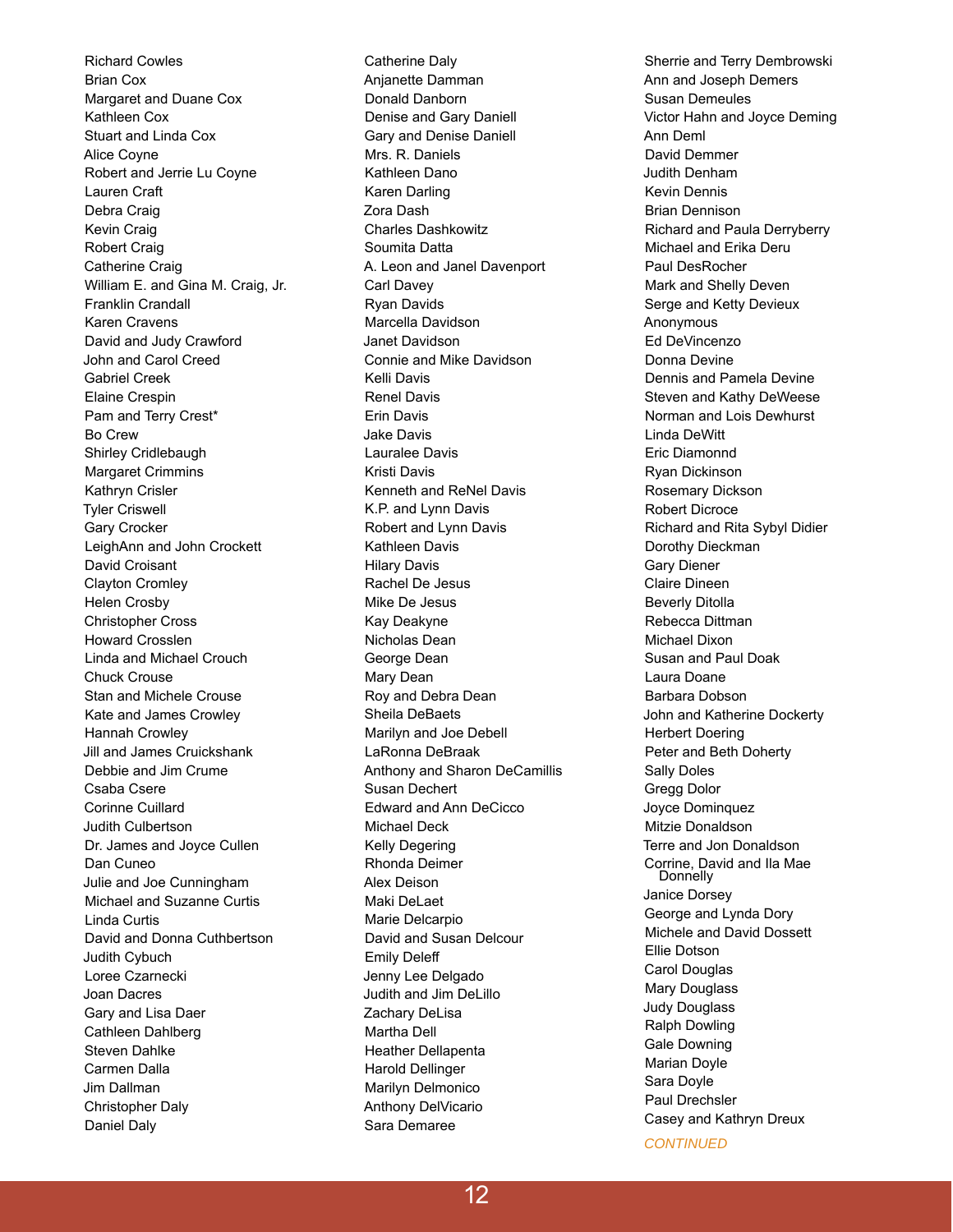Robert Drew Alicia and Paul Dreyer John Driftmier Glenda Driskill Angie Drumm Julie and Roy Drury Matthew Dryer Edward and Dorothy Duben, II Heather Dubin Robert Dubois Mary Dubois Joanna Duchow Dean Duensing Caroline Duffield **Gordon Duffy** Daniel and Patricia Duggan Margaret Dumestre Georgia Duncan Thomas and Joan Duncan Jacob Duncan Barbara Dunevitz Gregg Dunkelberger B. Dunkin Dennis and Llewellyn Dunkin Peter Dunlap Thomas and Kathleen Dunlap Judith Dunlavy Susan Dunn Patrick Dunn Keri Dunnaway George and Natasha Dunne Angela Duran Frances and Joe Duran Laurel Duran Amy Duran Virginia Duran Ronald Durbin Dawn Christofferson and Pamela Durkee Marcia Durniat Kutad Duzgun Danielle Dworak Betty Dye Robert Dyer Carol Dyer Mark and Maggie Dyslin Kimberly Dziagwa Susanne and Kip Eagan P.A. and W. L. Earle Andrew Eastman Christine Eastman Dana Easton Gail Echtenkamp Steven Echter Dana and Lorraine Echter James Echtermeyer Patti Eddy Nate and Maggie Edelblute Marita Edler

McKinley and Nancy Edwards Juliet Edwards Tina Edwards Susan Edwards Wendy Edwards Michael Egan Ken and Becky Smith Eggeman Ron Eggleston Gary Ehrhardt David and Elizabeth Eicher Ella and Willard Eickhoff Linda Eis Evonne Eiseman John and Mary Eisenbeis Gary Eisenbrandt Lwana Elder Bambi Elder Lisa Eldred Kelly Eldredge Charles Elias Rochelle Eliason Suzanne Ellenbogen Micki Lyn Elliot Riann Elliott Linda Ellis John and Cathy Ellis Linda Ellis Marilyn Ellison Lynne and John Ellison Sara Ellman Marilyn Ellsworth Brown Margaret Emerich and David Elms Fred Elms David Eloe Judith and Charles Elsen Margaret Emerich Keith and Patricia Emery Linda and Thomas Engel Kristin Engel Don Engelhardt Jennifer Engelmann Joan Enget John and Sharon England, Jr. Denise Englert Kyle and Marca Engman Carol Enninga Michael Ennis Richard and Jennifer Enochs Sara Epstein Kodi Blue Erb Rochelle Erb Fred Erenfeld Jon Erickson Kenton Erickson Karen Erickson Lee and Lori Erickson Jennifer Erickson Max Erickson

Steven and Linda Eriksson Alexandria Erkenbeck Amanda Escalante Manny Escalante Jessica Escontrias Margaret Olek and James Esler Joe Espinoza Scott Estes Philip and Joyce Estrem Esther Etter Lachel Evans John Evans Linda and Mark Evans Michael Evans D.A. Evans Jim Evans Ronald Eve Michael Everard Barbara Everard Cassandra Ewert Lamutt Cynthia Eylens Lorraine Fabbri Ethan Faber Terence Fagan Dee Ann Failing Rebecca Fairlely Lauren Faithful Barney Falagrady, Jr. Stephanie Falbo Marilyn and Albert Falcione Richard and Laura Falk Cindy Fall Mukhtar Farid Caryn Farino Nancy Farmer Patrick and Patricia Farrell Douglas and Elena Faulkner Karen Fay PHD Andrew Fazzone Lester and Elaine Fears Gina Federico Jeff and Tracy Fehring Joy Fehring Dorothy Fehring Janice Feland Mark Feldmann Ken and Jill Fellman\* Christopher Felton Lauren Fendry Peggy Fergason Scott Ferguson James and Marian Ferguson Megan Ferry Jason Fickel Cindy Fields Betty Fields Robert and Ra'chelle Fifer David and Melissa Figurski *CONTINUED*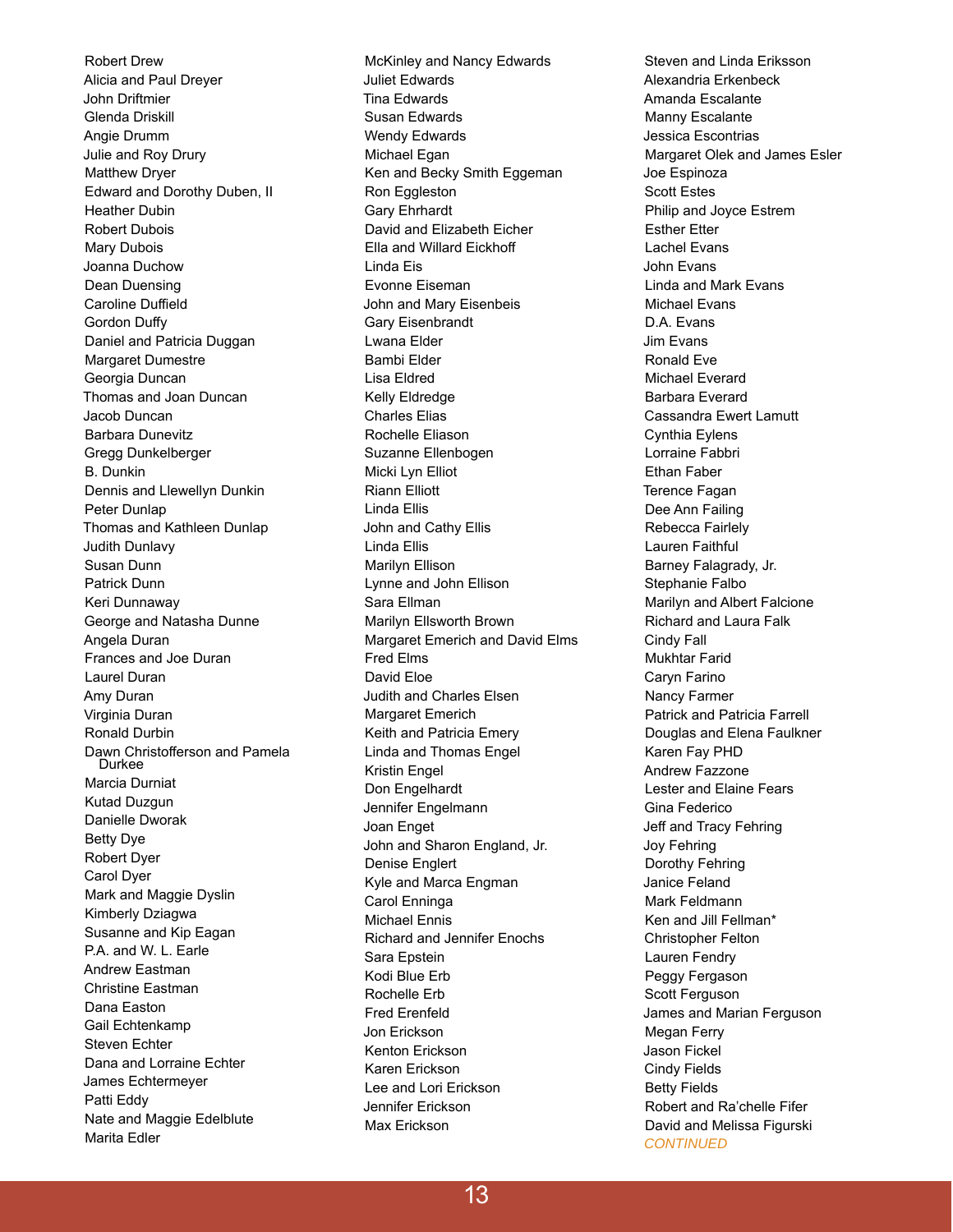Tammy Filbert Linda and William Fillingim Kip Findley Richard and Susan Fines Allison Finkenbinder Patricia Finley Stoddard Finnie Chaya Finton William and Petra Fischbach Lynn and Felix Fischer Vivian Fishco Ellen and Michael Fishelman Chris and Wendi Fisher Ryan Fisher Henry Fisher Susan Fisher Andy and Jennifer Fitzpatrick Lauren Fitzpatrick Gregory and Dawn Flageolle Donna and Patrick Flanagan Arlene Flannery Jean Flannery Nicolas Flannery Maureen Fleetwood Amy and Kyle Fleming Marcia Flett Glenn and Barbara Flood Pam Flora Mat Flores James Flowers Rodney Floyd Cheryl Flury Joe Focer David and Kelly Fochtman Kelly Fochtman Margy Foertsch Cale Fogel Rochelle and William Foland Rachel Folsom Beth Foltz Simon Foot Lisa Foote Karolyn and Lowell Forbes Ruby Forbes Gary Forbes Tim and Doris Ford Diane Ford Kenneth Fordyce Lewis Forester Jennifer Forker Janine Fornarola Donna Forrest Cueller Mary Lou Fortunato Abigail Foster Liz Foster J Gabriel Foster Nancy Foster Petrella Sarah Fox

Daniel and Elizabeth Fox Charles Fox, Jr. Barbara Fox Kaitlyn Fox Isabelle Frailey Steven Fraioli Pasquale and Charlotte Francalancia Victoria Francis James and Victoria Francis Michelle and Bodie Francis Dian and Steve Frank Laura Frank John and Sandy Fraser Hong Fratterelli Nic Frederickson Shelley Fredricey Tammy Fredrickson Joann Freedman Laura Freeman Jennifer Freeman Kristen Freiboth Deborah French Nataliya Fresmer Kristine and Craig Freundlich Glen and Karen Freundlich Jackie Freyberg Bradley Freyberg Tracy Frickey Randall and Barbara Friederich Patricia Friesen Daniel Fritzler Ronda Fritzler Kenneth Fry Sam Fuentes Juanita Fuentes Stephanie Fuentes Richard and Emily Fuentes Donna and Cheri Fuester Janet Fuller Kalin Fuller Michael Fuller Harry, Valerie and Mike Fuller\* Robert Fuller Aurther Fulton Amanda Fulton Kenneth and Helen Furlong LuAnn Furlow Tom and Kay Furtak Frankie Fusco Daniel Greg Futch Yvette Gabardi Frank and Patricia Gacnik John Gaddis Gilbert and Patricia Gagnon Brianna Gagnon Bill Gaime Michael Galbraith Lori and Steve Galbraith

Susan and William Gallagher Alexandra Gallant Maria Gallay Grace Gallego Isabelle Gallouin Irene Galves Reese and Sally Ganster Keith Gantenbein Liz Gantzer Marie Garcia Michael Garcia Susan Gardner Stephen Gardner Jeremy Gardner Daniel and Nancy Gargaro Gregory Garland Sandra and Timothy Garling Doreen Garnhart Rebekah Garris Edward and Sarah Garrish Emily Garrison Angela Garrison Kelli Gartib William Gascoyne Sarah Gasparetti Lynn and Kay Bailey Gates Sharon Gay Nancy Geary Shannon Geis Robert Gelston Hannah Gembarowski Andrew Genco Jerry and Jo Etta Gentry Jim Ball and Maureen Geoghan Sheryl George Nancye Gerding Karl Gerken Mary Jo Gerster Barbara Gertner Viola Geslin Alice Gettle Patricia and David Gewecke Suzanne Ghais Sue Gheleta Josh Ghiloni Connie Giambrocco Dr. Frank Giardino Dr. John and Erin Giardino Richard Gibbons Elaine Gibbons Diana and Je ff Giebel Mr. and Mrs. Byron Giezentanner Nicole Gilbert Jennifer Giles Deanna and Joshua Giles James and Katherine Giles Suzanne Giles Sharon Gill *CONTINUED*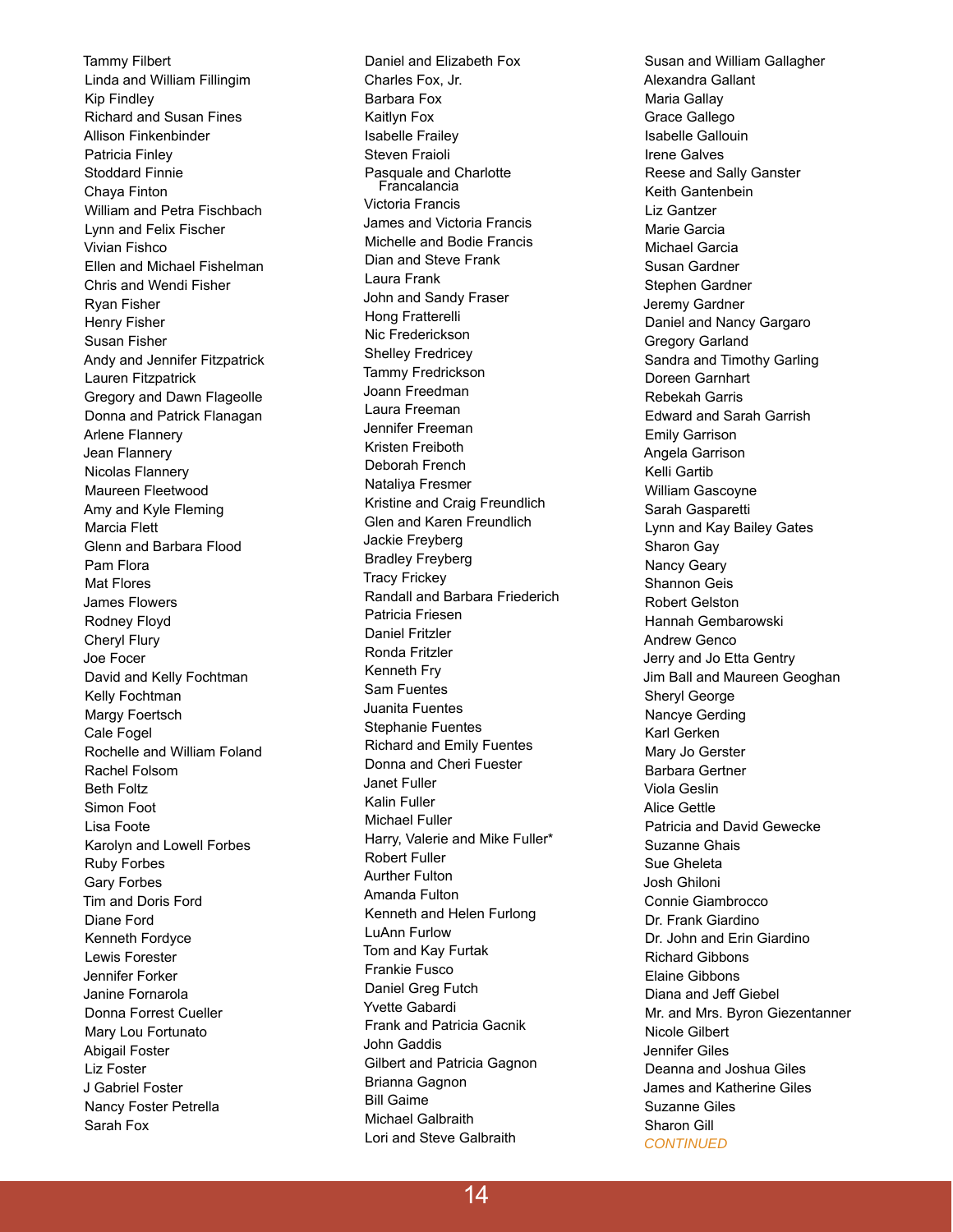Elizabeth Gill Tim Gillach Kathleen Gilland Morgan Gillespie Jessica Gillespie Jim and Kate Gillette Patti Gillette Bob and Maxyne Gillice AldenGillings Sandra Marie Gilson Danna Gladen Kathleen and Thomas Glass Alabama and Annabell Glass Glass Family Cory Glauth M. Glazo Mark Glodava Lanny and Karon Godfrey Pat and Nancy Godsil Alan and Tiffany Goff Dustin Goins Andrew Golden Barbara Golden Reva Golden Dan Golden Caitlin Goldstein Timothy Golen Sheryl Golos Lindsay Gomez Kathleen and Thomas Gomez Kimberly Gonsalves Carleen Goodrow Jacqueline Goreham Christie Gorman McCarthy Edith Gorner Pam Gorski Jason Gorsuch Stan Gosch Joan and T A Gosink Patricia Gottier Marilyn and Stephen Gould Nicole Gould Joanie Graber Sandy Graber Sally Grammer Donald and Sandra Granner Joan and Harry Grant John Gratkins Ann Grauberger Jerome Graves Linda Graves Sara Gray John and Linda Gray Jane Gray Christopher Gray Marilyn Graybill Michelle Greaves Greelman

Cynthia Green Lorriane and Mikal Green John Greene Rita and Charles Greene Kelly Greene Tamara Greenleaf Lisa Greim Susan Greubel Valerie Griebling Bonnie Griess Walter and Faye Griffin Mark and Leanne Griffin, Jr. **Catherine Griffith Larry Griffitt** M. Dwight and Jeanne Griggs Stacey Grijalva Anne Grimes Sharon and Jimmie Grimm Renee Grimmett Susan Grindberg Harry Grinton Katie Grissen Cecelia Gritmon Mary Groote Lorraine Gruber Betty Grumbein Adolph and Claudia Grundman Mark Gruner Marcia Guadagni Robert Guard Gregory Guarneros Robin Gubanich Howard and Jean Gueck Robin and Jon Guernsey Brandon Guernsey Elise Guest Sara Guillaume Kimberly and David Guinn Daniel Gunn Carol and Gregory Gustafson Elizabeth and Chris Guttormsson Barbara Gwynn Scott Haas Mary Beth Haas Pamela Hack Mark and Kathy Hackett Kurt and Mary Haeger Don Haffner Gregory Hagan Dianne and Ron Hagerman Claudia Hahn Carol Hail Cindy Hake Nick and Bailey Halaska Margaret and James Haldeman Mary Haldy Kathleen Haley John and Leann Halgren

Diane and Larry Haligas Marie Hall Scott Hall Karol Hall Harriet Hall Cindy Hall Marissa Halligan Leisa Halligan Erica Hamilton Katharine Hamlington D.J. and Elizabeth Hammer Sandra Hammerly Darin Hammerschmidt James and Kathleen Hammond Holly Hampton Ann Hanggi Kristen Hanley Christine Hannum Victor Hanselin Gail Hansen Rick Hansen Cathryn Hansen Fred Hansen Jennifer Hansen Pete Hanson Marion Hanson Greg Hanson Todd Haramaki Mike Hardenderf Diane Harder Stephen Hardin Kathy Hardin Calder Hardin Ruth Harding Paula Hargrave Katherine Harlen James Harman Samantha Harney Eugene Harper Debbie Harrell Jacquelyn Harris Austin Harris Sara Harris Cherie Harris Alphonsa and Kristin Harris Patricia Harris Ron and Kimberlee Harris Mike Harris Rita and Wayne and Ms. Rita Harris Linsey Harrison Steve Hart Ashley Hart Michael and Janean Hart Aaron Hart Richard Hart Thomas and Hazel Hartbarger Angela Harter Richard and Paula Hartfield *CONTINUED*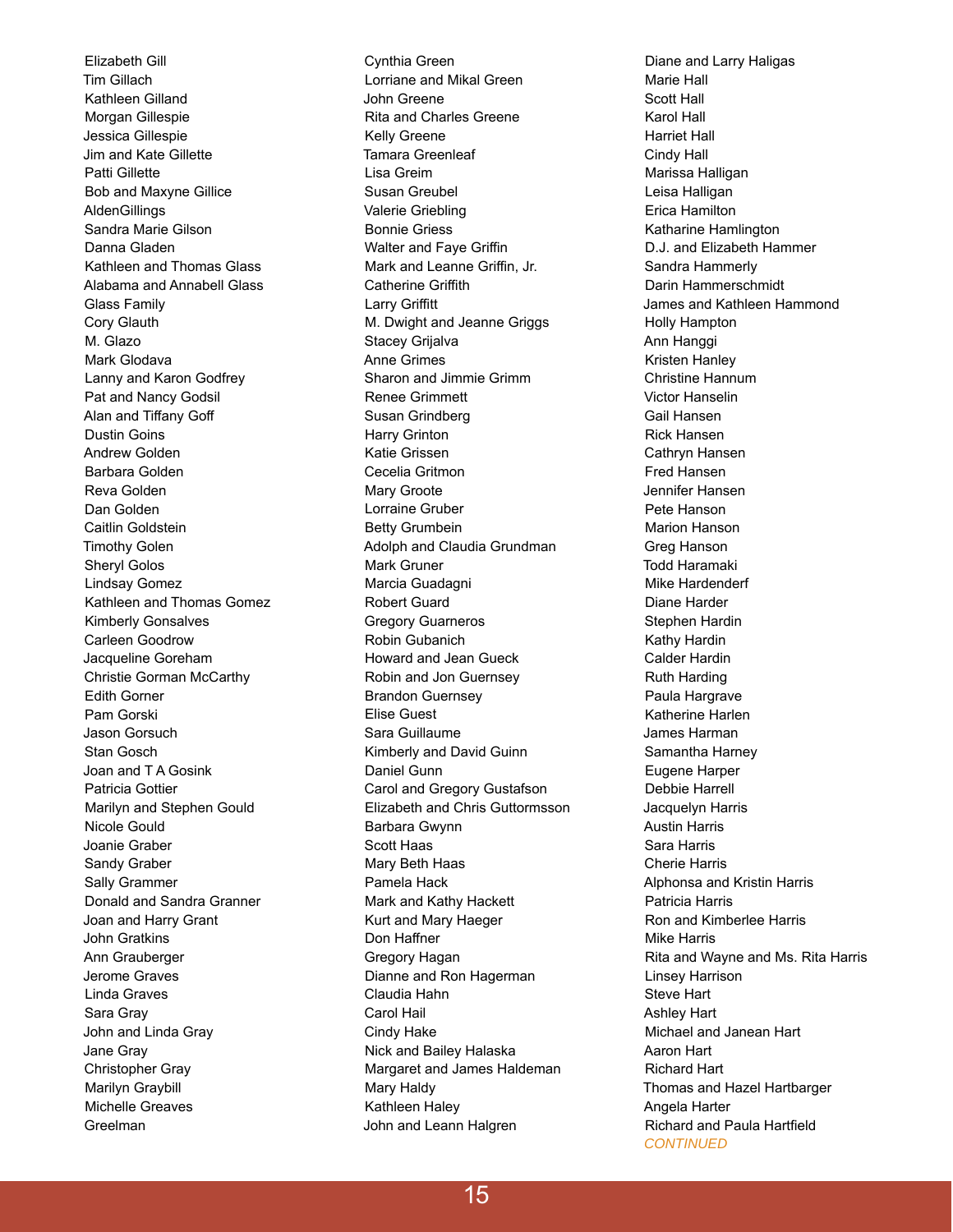Thomas and Debra Hartke Matt Hartley Matthew Hartley Jamie Hartman J Hartman Jill Hartman Terry Hartman Lindsey Cecilia Hartsock Denise Hartsock James and Sheila Harvanek Tyler Hase Cynthia Hashem Jodie Haslam Elysia Hassebroek Titone Richard and Darcy Hassler Joe and Sandra Hatch Steven Hatch Robert and Barbara Hathaway William Hauer Sidney Haugum Donna Haulani Tristan Havelick Ron and Debbie Havermann Patrick Havez Kaitlyn Hawkins Bob Haycock Alma Haycraft Piz Hayden William Hayes Ronda Haynes Doug Hays Robert and Zonatus Hays Heather Hayward Shelby Healy Keith Healy Brent Heaviland Kym Bandy and Gary Hebert Patricia Hecht James and Shirley Heck Debra Hecox Nora Hedges Andrew Heesacker Diane Hegeman Je ff and Katherine Hegstrom Jennifer Hehn Je ff and Rose Heineman Kathleen Heit Alexandria Hellrung Richard Helm Lydia Helms George and Pamela Helmuth Gloria and James Heltshe Jean Helzer Mary Helzer Adams Karel and Tom Hemler Jeanne Henderson Bradin Henderson William Hendricks, Jr.

John and Luann Hendrickson Darren Henkel Gillian Henley Leah Hennings Laurel Henry Joan Henshaw Jesse and Erin Hensley Dennis Henson Joshua Herald Laura Herlands Sharyce Herman Kirk and Kristina Hermann Ronaldo Hernandez Larry and Evelyn Herold Jesusita Herrera Mary Herrin Je ff and Rae Stockham Herring Chelsea Hershelman Lissa Hess Chan and Sharon Heuer Steve Heuer Scott Hewer Scott and Linda Sarad Hewes Ven Hickenbottom Susanne Hickman Janice Hiestand Valerie Higgins Kathleen Higgins Michael and Sally Higgins Diane M. and Rick T. Hildebrand Cambri Hilger Roberta Hill Michael Hill Rebecca Hill Shaun Hill Bessie Hillian Kari Hillis Katherine Hilsabeck Mark Hinchman Robert and Rosanne Hindes Orville and Debbie Hinerman Jeanne and John Hines Debra and James Hines Alan Hines Phyllis and Brian Hines Karen Hines Dan Hines Margaret Hirt Mark Hjelmfelt Ellen and Nicholas Hjort Clyde Hoadley Eydie Hockett Sandra and Timothy Hodge Jennifer Hodkinson Karen Hodson Douglas and Harriet Hoeprich Blanca Hofer Clara Hoffman

John and Marla Manzares Ho ff man Mike Hoffman Maizy Hoffman Marcus Hoke Byron and Virginia Hokenson Kathy Holden Ronald Holder Ashley Holland Tilden and Susan Hollcroft Bradley Hollenbaugh Renee Reeves and Janice Hollenbeck Carolyn Holliday Tim Heuser and Margaret Hollingsworth Kent Holliway Dennis Holmberg Joyce Holmstrom Eva Holsey Justin Holstein Melinda Holt Kye Holtan Brown Claire Holtgrewe Linda Holway Thomas and J.R. Homer Barbara Homs Therese Hoover Michael and Colleen Hope Janet Hopkins Thompson Janet Hoplins Christine Hoppe Sally Hopper Nancy and Kim Hornecker David Horst Kathryn Horst Lisa Horswill Michael Horwith Melissa Houlihan Marilyn Housand Vickie Houska Kim Houston John and Linda Hovanec Sandra Howard Barbara Howard Sara Howell Dean and Helen Howell Randy Hrnicek Jillian and Andy Hrnicek Jen Huang Christina Hubbard Rachel Hubel Terri Huberdeau James and Cheryl Hueber Lou Hu ff Kelly Hu ff Joe Huggins Wendy Hughes Robert Hughes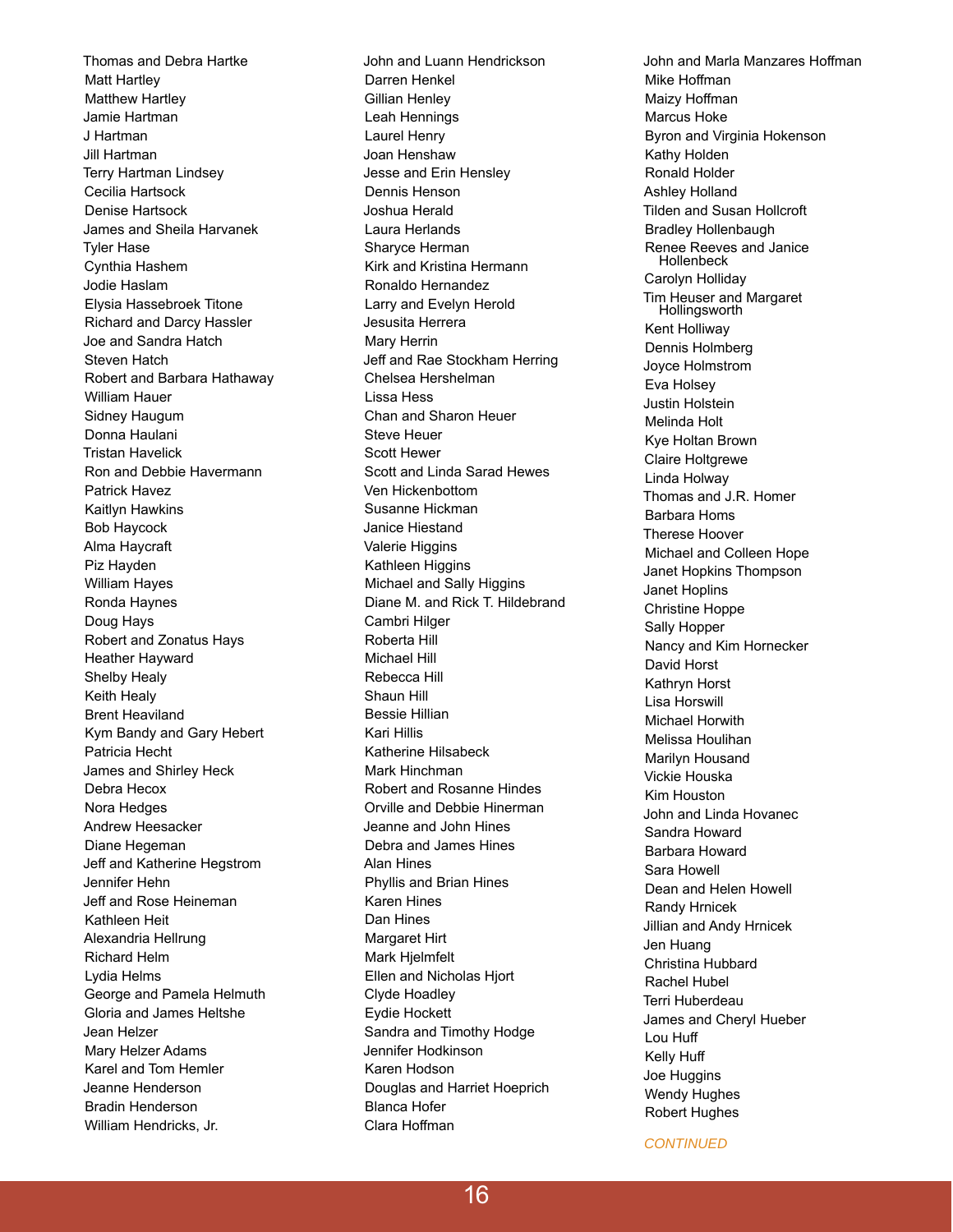Julia Hughes Marlene Hughes Brennan Hughes Kathy Hull George Hull Ann Humphrey John Humphrey Ruth Hund Scott and Janice Hunter Chris Hunter Bonnie Hunter Nam Huong Tu Kelly Hupfeld Michael Hurd Sean Hurley Kara Hurst Clara Huster Yvonne and Albert Hutchens Jesse Hutchens Patricia Hutton Chris Huyer Lisa Hyde Curtis Hyder Tyler Hylen Dale Iaconelli Kristen Iafata Aaron Ingalls Shirley Ingersoll Robert Ingrum Nancy and Michael Ireland Ben and Nicole Irwin William and Ann Iwata Joanne Izyk Kathi Jack Brianna Jack Roy and Susan Jackson Jason Jackson Scott Jacobs Cheryl Jacobs Brittany Jacobs Janice Jacobsen Cheri and Jay Kee Jacobson Elayne Jacobson Delores Jacobson Ralph H. Jacobson\* Stanton Jacobson Katrina Jacquot Grace Jaen Gerald and Carolyn Jaggers Keyra Jallah Kathryn James Jerry and Mary James Jennifer Janezic Lauren Jano Nick Janota Fredrick and Joann Janssen David and Phyllis Jaramillo Richard and Joan Jarboe

Taylor and Mavis Jarnagin Marci Jasek Paul Javier Vicki Jaynes Peter Jeavons James Jeffreys Mark Jellison Mark Jellison James and Karen Jenchura Lori Jencks Phyllis Jenkins Karen Jenneman Donald and Anita Jennison Joe and Bailey Jensen Dorothy Jensen Joyce Jensen Terence and Kathy Jensen Megan Jewell Martha Jewell Michael Jochim William and Karen Johannes Janice Johnson Darlynn Johnson Nancy Johnson Jackie Johnson Carolyn Johnson Leonard and Lois Johnson Georgia Johnson Katherine Johnson David and Josephine Johnson Donna Johnson Kathi and William Johnson Jaime Johnson Paulette Johnson Derek Johnson Bruce and Brenda Johnson Donna Johnson Charles and Claudia Johnson Roderic Johnson John and Marilyn Johnson Frederic Clark Johnson Ron Johnson Charlene Johnson Daniel and Sandra Johnston Nichole Johnston Ronfaka Johnston Linda and Ron Johnston Christopher Johnstone Emily Jonell Andrea Jones Dalton Jones Jane Jones Bill and Leslie Jones Robert Jones Jerry and Patricia Jones Lynne and Russell Jones David and Ann Jones Kerry Jones

Eli Jones Kelly Jones Wagy Christine Sopo Jonez Barbara Jordan Patricia Jordan Michael Jossi Naomi Jozovich Betty Juhnke Leonard Juliano Margaret Jump Ann Jumper Lorie Junnila William Juraschek Rick and Beth Justice Anita and Stephen Kabrick Timothy Kacmar Katherine Kahn Jennifer Kaiser Carol Kaiser Heidi Kaiser Alexandra Kalbli Kathryn Kalivoda Carol and Thomas Kalmes Pamela Kammer Marge and Gary Kamp Michael and Lourdes Kane Lisa Kanov Jillian Kansman Anderson Carl and Marybeth Kantner\* Lisa Kaplan Len Karasik Deanna Karavasilis Richard and Gwen Karlson Melody and Brian Kash Ken Katz Deborah Kauffman Jon Kaufman Donald Kaufman Nicole Kaufmann Anne Kaull Gary and Danette Kautz George and Linda Kazell Doreen Kazura Janice and Thomas Kearns Kenneth Keasler Patricia and Michael Keaveny Sharon Keck Rhodora Keegan Jami Keenan Jessica Keene Michael Keesey Deanna and William Kehlenbach Gregory and Sherlyn Keiling Elizabeth Keith Gregory Kellermeyer Thomas Kelley Christopher Kelley Diana Kellner *CONTINUED*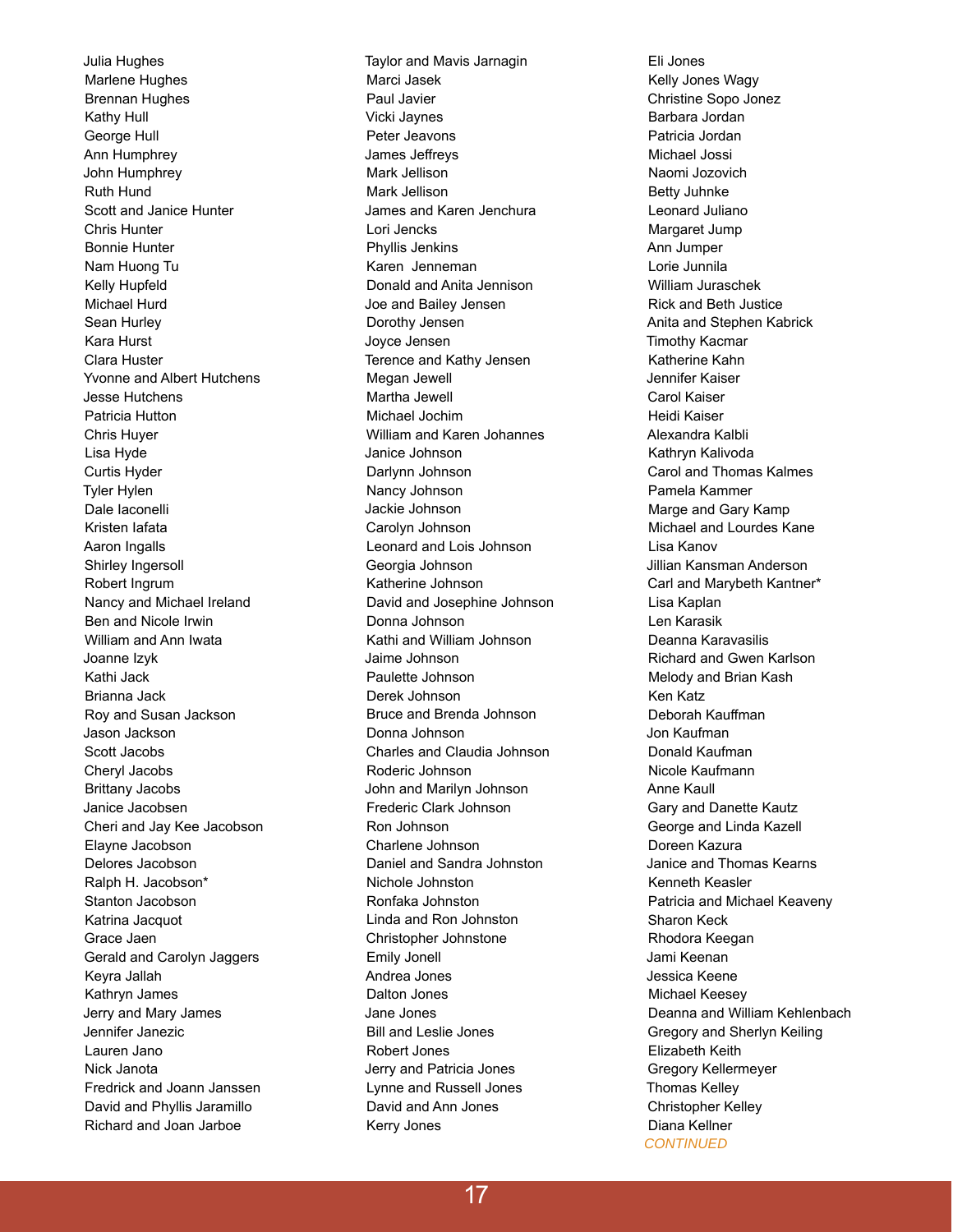Nora Kelly Patrick and LaJean Kelly Daniel and Kathleen Kelly Mary Kelver KG Kemp Delores Kennedy Betty Kennedy Christa Kennell Tara Kent Petric Kerley Tom and Karen Kern Phyllis Kerns Ruth Kersell Al and Sharlene Keskeny Archie Kettler Dale and Sharon Kierstein Frances Kiesnowski William and Barbara Kimball Sue Kimball Christina King Barbara King Jeffrey King Lois King Ed King Patricia and Thomas King Mary King Teri King Donald King Ken Kinnard Jonathan Kintner Bruce and Maureen Kiphart Cindy Kipp Michael Kirby Jane Kirby Djuana Strauch and Tom Kirkpatrick Anita and David Kjellerson Jean Klene Chris and Janice Klimper Richard and Sue Kliner Debbie Klisis Jill Knaak Aaron Knauer Dena Kneisl Harvey Knight Sharon Knight Sheila Knight Katherine Knight Duane and Regina and Regina Knight Anita and Robert Knight Victoria Knight Allen Lisa Knipp Lee Knoll Ann Knollman Ronald and Judith Knoshaug Ken Kobold Craig and Lois Kocian David and G. M. Kohler Steven Kohli

Fred and Ruth Koloski Mark and Char Komp Sharon Konecne David Konigsberg Eileen Koob Jeanine and Jim Koontz Linda Kopp Victor Korona Veronica Kosak Janet Krajewski Karlie Kranz Katherine Kranz Mike and Patricia Krattenmaker Athanasia Kravasilis Sherri and Mark Kreider Thomas Kremer Tamara Kriese Janine Krizek Sheila and Terry Kroupa Patty Krueger William and Candice Krueger Peter Krueger Katrina Krueger John Krukoff Joel Kruschke Richard and Lori Kubik Jessica Kuchinski Dianne Kueck Edwin Kuffner Heather Kuffner Fred Kuhlwilm John and Elizabeth Kuhns Natalie Kulacz Thomas and Roberta Kulisan Dr. Joyce Shupe Kull Rabbi Kumeso Bryan Kunsman Celestina and Robert Kuntz Krista Kushik Severt and Mary Kvamme Mary and Bob Kynast Luke L Pauline LaBine Helga and John Lafollette Joseph Lafond Gordon Laib Kelly Laipenieks Jennifer Lamb Robert Lamb Gail and Don Lambert Bruce and Raune Lamborne Pat Lambrecht James and Barbara Lambright David Lammers Heather Lammers Laura Lanahan Ruth Lancaster Bonnie Land

Lorna Landis William Scott Landrum Jeffrey Landskov Anne Laney James Lang Kevin Lang Bill and Susan Lang, Jr. Melinda Langdon Jerald and Cecelia Lange Michael and Denise Langlais Frank and Gloria Langley Brenda Lantz Fred Lantz Kimberlie Lantz Mark Lapham Alice Lapp K.E. Lapp Robinson Lapp Douglas and Frances Lappe Karen LaraVilleda Barbara LaRowe Dennis and MaryAnn Larsen Wanda Larson Sara Larson Kenton Larson Catherine Larson Tanya Larson Wayne Lashley Jenny Latta Steven and Joan Laubhan Krista Laursen Karen LaValley Melissa Lavers Cameron LaVigne Michelle LaVoie Kae and Gregory Lawler Madden Jane Lawlor Jennifer Lawson Joshua Layne James and Lola Ann Lazzeri Trish Le Rebecca Leavenworth Mary Jo Lechner Christine M Lechner William and Diane Leckemby Tim LeDuc Mike Lee Mindy Lee Edwin and Raye Lee Amy Lee Colleen Lee Gertie Lee Wanda Lee Normalee Lee Sue Leever Kelly and Russell Leffler Daniel Lehan Amy Lehman *CONTINUED*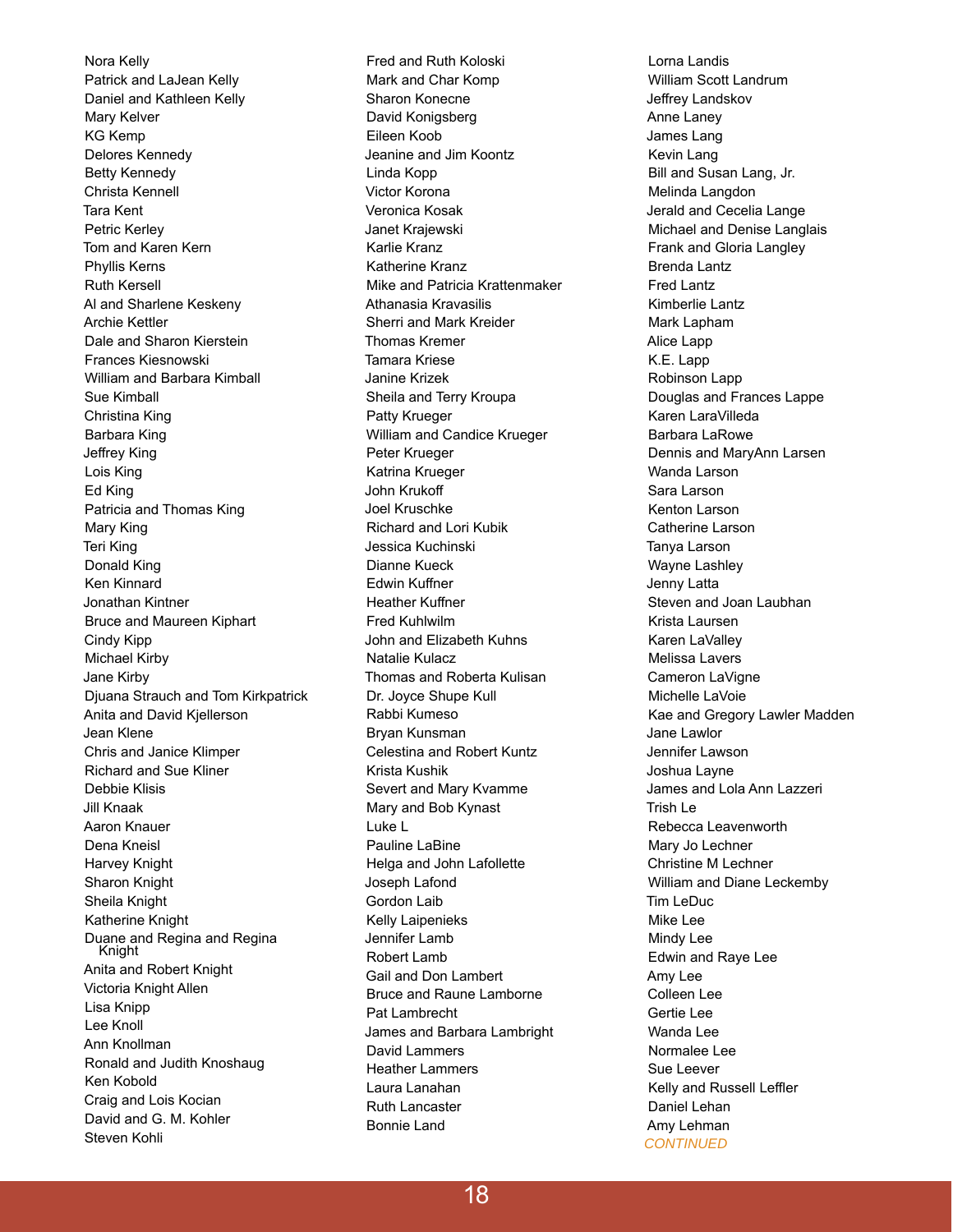Erin Lehman Donald Lehman Karin Leiderman Daniel Leighton Annette Leijen Kvamme Reinhard and Sandra Leinz Alex Leishman Thomas Lell Daniel Lemmon Ben Lemmon Amy Lemmon Erin Lennon Liz Lenord Janet and Charles Lenore Linda Lentz April Leo Irene Leonard Elizabeth Leonard Beth Leuchten Vera Lev Dana and Greg Levad Karen Levine Sheldon Levine Deborah Levine Glenn and Maxine Levitt Robin and Clifford Levy Evan Lewis Catherine Lewis and Roseanna Dufault Lisa Lewis Jeanne Lewis J Gilbert Leyba Loretta Leyba Phillip and Catherine Leyva Robin Liane Jill and Steven Lichon Susan Liddle Jennifer Liggett JC Lightcap Kathi Likes Samantha Lilleho ff Clark Lilley Fred and Janet Limbach Jasmine and Nate Linabary Leah Lindblom Brad Lindeberg Kathy Lindeberg Lilas Lindell Mary Lindgren Jordan Lindon Pat and Pat Lindsay Alan and Holly Lindsey Mary and Hugh Lindsey David and Barbara Lindsey Bryan and Michelle Lindsey Karin Lindstrom Shelly Linenberger Glenn Link Ryan Link

Danforth Linkhart Robert and Nancy Linnenberger Jason Lintz Robert Linz Ed and Leslie Lippert Chandra Lippitt Paul Little Patricia Littman Andrea and Mark Litzau Michael and Mary Ellen Litzau Suzan Livengood Deborah Livingstone David Lloyd Leslie Lobato Monica Lockrem Susan Lockwood Chris and Pam Lockwood Ryan Loesch Pat Loft Christopher Loftus Cynthia Logan Martha Logsdon Robert Logsdon David and Patricia Lohf Elaine and Louis Lombardi Mary Lombardi Melissa Lombardo Linda Lombardo Mary and R Michael Lonergan Thomas Long Dorthy Long Paul Longshore Daryl and Deborah Longwell Susan Loomis Ronald and Susan Loomis Joseph and Sharon Lopez Charlotte and Gary Losasso Gretchen Losty Daniela Lotito Janice Love Je ff Loverm Sally Lowe Peggy and Kenneth Lowe Margaret Lowenberg W Stephen Lowrey Elaine Lowrey Annie Lowry Aaron Lozovich Gary and Elise Lubell Craig Luce Alfred and Cosette Lucero Aileen Lucero Michelle Lucero Kristen Lucken Robert Ludwig Joan Luedke Robert and Mary Lundgren Diane Lundstrom

Charles Luther, Jr. Tracy Lyman Jill and Stuart Lynar Danie Lynn Helen and Bob Lyon Robert and Catherine Lyons David G. Lyons Gilbert and Timothy Lyons Thomas Lyons R. Keith Lytton Janet Lytton Edgar and Esther Macadam Sean Macbeth Terence Macdevitt James MacDonald Timothy MacDonnell Keith Lucey and Michelle Macey Robert Mack Carol Mackey Ruth S. Macklin David and Carol Macklin Maureen MacMackin Addison MacMahon David Madacsi Liz Maddy Julie Madigan Riley Madruga Ruby Madson William and Sandra Maffeo Stephanie Magee Douglas Magee Nancy Magnusson Kelly Maguire Carolyn Mahaffey Christopher and Lee Maher Jerry Mai Leslie Major Mary Beth and Zlatko Makic Ben and Kylie Makuh Ajay Malhotra Jerry and Duskey Mallory Glenn and Susan Malmberg Patricia Malone Helen Maloney Sarah Mandos M.A. Mann Kay Mann Rees Julie Mannina Charlotte Manny Janice Mares Sydney Margul Jerelyn Marinelli Nunzio and Judy Marino Scot and Mindy Marion Richard Markiewicz Lance Marklinger Robert and Barbara Marks Stuart and Betsy Marlatt *CONTINUED*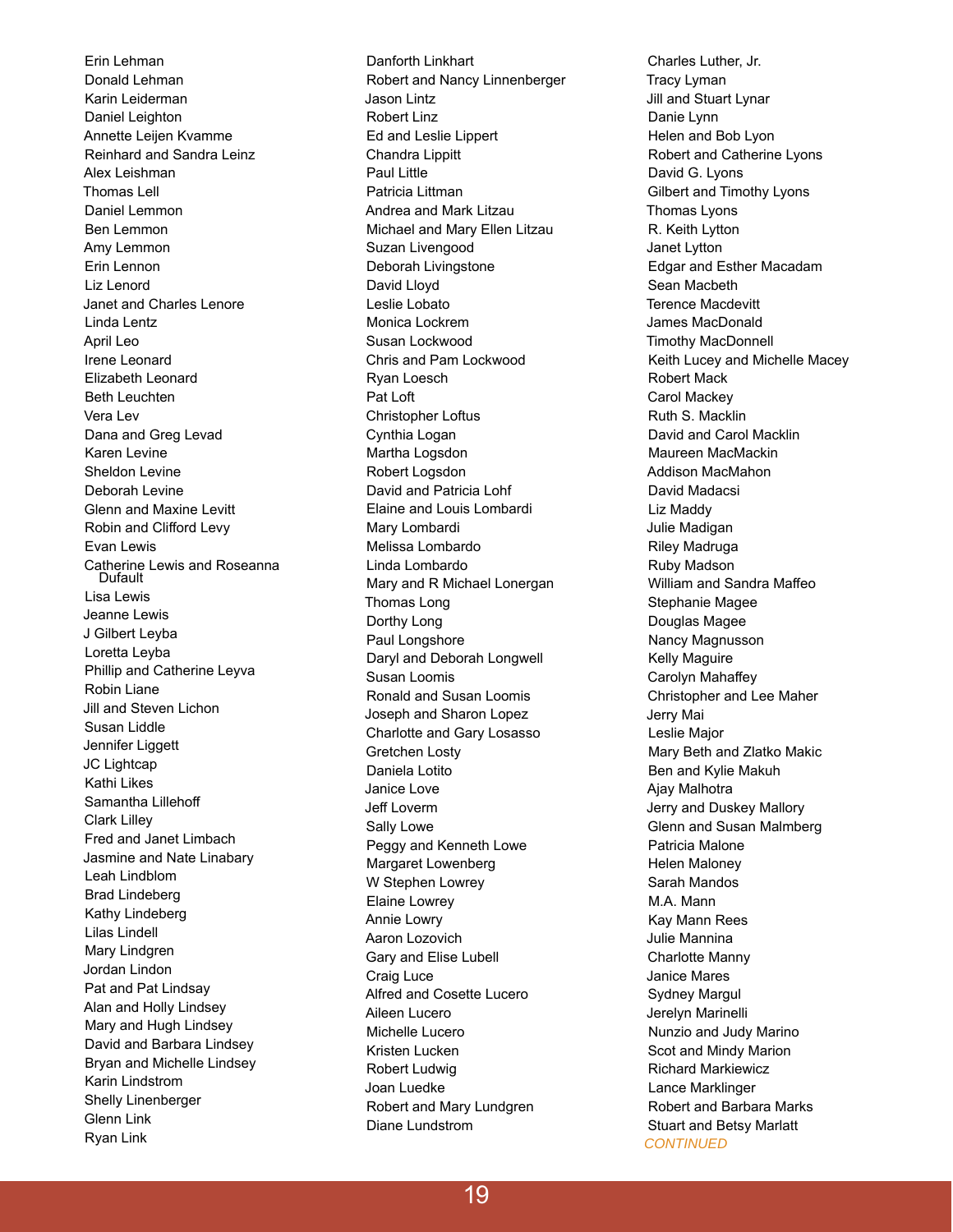Michael Marr Sean Marrin Carman Marrs Thomas and Tara Marsh Miles Marshall Patricia Marshall Linda Marshall John and Flora Marsico Susan and Doug Martel Bill and Roberta Martin Victoria Martin Christie Martin Judd Gerette Martin Kennedy Sandy Martin Normandin Judith and Joseph Martine Robert Martinez Esther Martinez Dorothy Martinez Jennifer Martinez Robert and Kathleen Masinter Rachel Mason Katherine Mason Linda Maten Lynn Mathias Allan Matsuo Carrie Matter Judith Matthews James and Geraldine Matthews Mark Matzker Jaynie Mauger Jeri Lou Maus Jack and Dianne Maxfield Jodi Maxson David Maxwell Carolyn May James Mayer Paul and Christine Mayer David Mays Carolyn Mays David Mazza Jessica Mc Adoo Jon and Elisssa McAlear Idamae McAlister Tim McAndrew James and Sue McAvoy Tina McBride Michael McBride Karmen McCalin Earl and Marsha McCall Cindy McCall Michael and Michele McCall Marilyn McCallan V. and T. McCann Tim and Bev McCann Sandra McCarthy Jack and Karen McCartney Natalie McCatty Pat McCausland

Larry Vredenburgh and Mary McClaren Dianna McCleary Mary McClellan Cher McClellan Jeffrey and Linda McClelland Paige McConnell Sharon McCormick Chuck McCoy Tyler McCracken Rob McCready Jessica and Matt McCrery Robert McCuistion Ilona Mccullough Stephen McCurry Melba McDanal Kirk and Pamela McDaniel Jean McDaniel Anthony McDonald Harry and Jean McDonald, III Crystal McDowell John and Judy McEvitt Laura McFadden Patricia McGinn Travis and Barb McGinnis Linda McGo ff Patrick and Elaine McGuire John and Claudia McGuire Paula McHattie Elizabeth McKay Laura Mckeever Sue and Garry McKellips Jim McKelvey Sue and Colin McKenna John and Robin McKenna Carole and Don McKinstry Patricia McKissock Grace Mclaren Brian and Lori Mclaren Jim and Kelly McLaughlin Rick Mclaughlin Julie McLeod Joann McMahan Michael and Annette McMahon Nickie and Jospeh McMillan Janet and Delbert McNally Kevin McNamara Mary McNamara Carla McNearny Moira McNeil Ginny and Brandon McNellis Shawn Mcnitt Peter McNutt Kenneth and Elaine McPherson Thomas and Mary McPoil James McSwiggen Jon and Julie McVey Anne and Arthur McWhite Richard and Shannon McWilliams

Carla and Monte Mead Ryan and Emily Mead Robert and Katherine Meddles John Medrano Molly Meehan Scott Meiners Tamara Meise Tami Meist Garrett Menaker Mike Menardi Tom and Lori Menk D. Mensa E. Allen Merewether Alicia Merrill Gloria Merritt Cynthia and Patrick Mershon Jerome Mertes Jason Meskel Hilary and Julie Messa Sharon Messbarger Mary and Robert Mestas Christine Metzger Irene Meyer Monica Michaels Robert Mickelson Kari Midki ff Cindy Midyett John Mietus Grace Mihalco Trisha Mikkelson Linda Mikow Norm Miles Cathryn Milkey Deborah Millage Judith Miller Rachel Miller Kalon Miller Susan and Chris Miller Douglas Miller Steve and Kathryn Miller Evan Miller Kay Miller Robin Miller Shana Miller Je ff rey Miller Teresa Miller Robert Miller Karen Miller Allison and Richard Miller Mark and Mary Miller Vesta Miller Carol and Richard Miller Debra Millington Michael and Diane Mills Chad and Jenifer Mills William Mills Jon Mills Charles Mims *CONTINUED*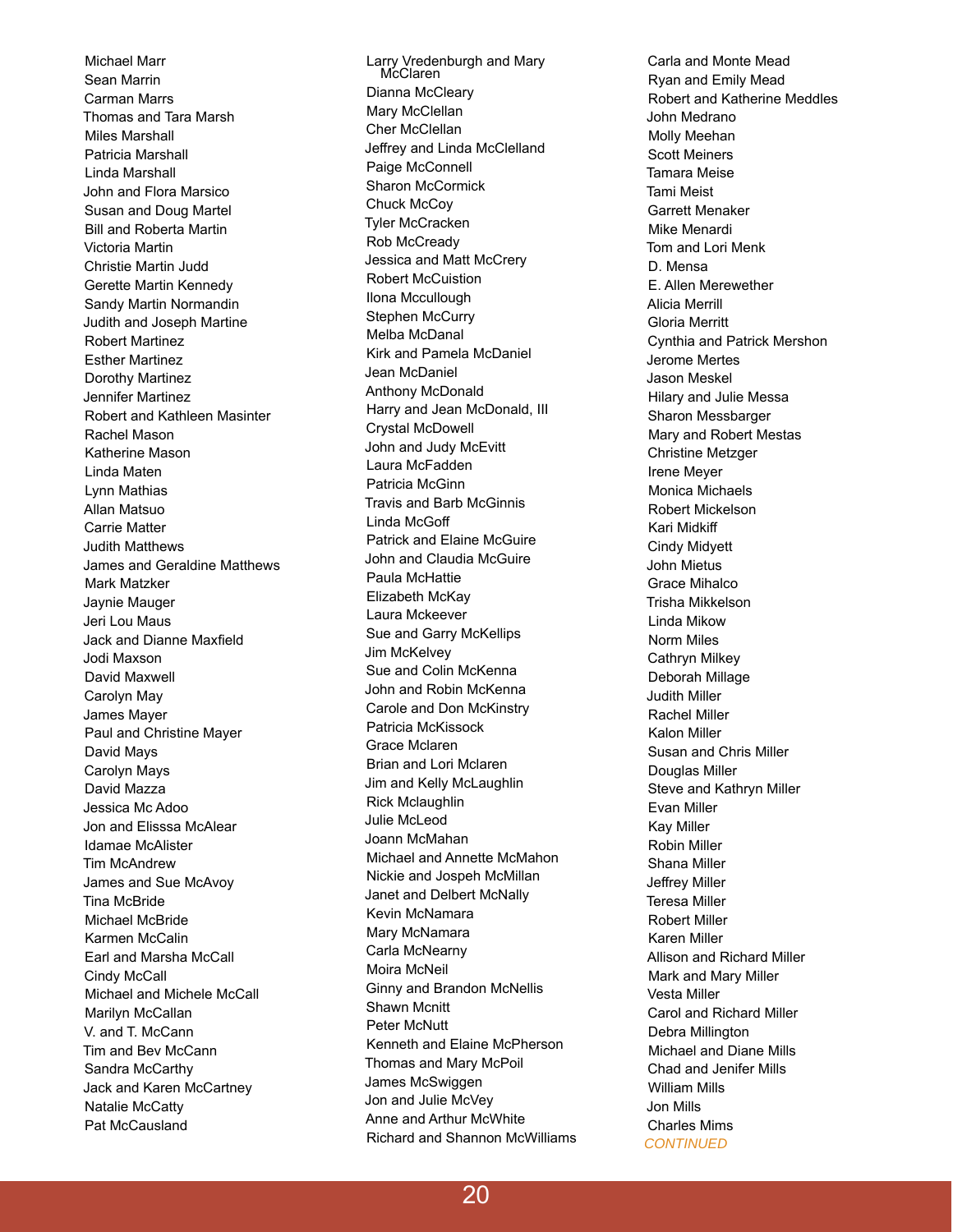Mattew Mines Christine Minich Edward Minnes Sharon Minor Keith and Doris Minor Harry and Sandy Minster Clif Miskell Karen and Kenneth Mitchell David Mitchell Lois Mitchell Thomas Mitchell Betty Mizell Sharon Moddelmog Cathy Fennelly and Lael Moe Dave Moe Ryan and Delaney McGinn Moffat Lorna Mohan Erin Mohat Margaret and Glenn Mohr Mindy Mohr Rose Mollendor Louisa Monahan Rachel and Daniel Mondragon Henry Mondragon Carla and Frank Mondragon Michael and Loretta Montez Josette Montgomery Barbara and Alistair Montgomery Joyce Montier Drew Connie Moodie Christine and Rick Moody Lori Moore Karen Moore Thomas and Nancy Moore Todd and Della Moore Roland and Katherine Moore Suzanne Moore Keith and Antje Moore Stephanie Moore Conor Moore Judith Moorehouse Aaron and Elizabeth Moran John and Laurel More, Jr. Lindsey Morgan Eileen Moriarty Christie and Todd Morin Diane Morley Charles Morris John and Teresa Morris Donald Morris Jo-Anne Morritt Ann Morton Patricia Morton Don Moseley Pamela Moser Elizabeth Moses Steven Moskal Carlos Mosqueda

Charles Moss Ora Moulton Sheralyn Mourhess Garry and Gayle Moyle Kelly Mueldener Elaine and Gordon Mueller Rebecca Muench Laura Mullen Shaun Mulligan Frances Mullins Josephine Munsell Fred and Barbara Munson Peter and Julie Munson John and Carole Murdock Cheryl Murphy Benjamin and Melinda Murphy Sylvia Murphy Daniel Murphy Roberta Musser James and Jeffra Mustard **Tiffany Mustonen** Michael and Barbara Mutnan Jarrod Myers Keith and Becky Myers Janet Myers Bill Myhren James Nabity Beth Nagy Charles Nalbach Amy Namba Glenda Nardone John and Karen Narveson Phyllis Nasados Lawrence and Kay Navratil Jessica Neary Cecil Necessary Robert Neel Richard Nehm Kris Neilsen Lisa Neisen Dean Neistat Karen Neiswanger Stephanie Neitzel Linda Nelson Ann Nelson Hannah Nelson Annette and John Nelson Carmen Nelson Britta Nelson Harold and Janet Nelson Sally Nelson Mary Nelson Craig and Yvonne Nelson Richard and Kathleen Nelson Carl Nelson Barbara and Victor Nelson Julieann Nespor Michelle Nestler

Joshua Neugebauer Karin Neugebauer Anthony Neugebauer Kerrie and Klaus Neuschaefer Pat and Donna Nevin Lisa Newkirk Patricia Newman Harvey and Lisa Newman Marinell Newman Theresa Newton Hannah Nguyen Paul and Barbara Nicholas John and Michelle Nichols Betty Nicholson Stanley and Dianne Nicoletti Robert and Marsha Nicoll Patti Nies Ashley Nieto Remo Nieto Judy Niewedde Mark Nimlos Jim and Betty Niquette Shelly Nirvelli Nancy Nixon Carolyn Nixon Rob Nixon Steven and Dayna Nixon Maralee Nobis Jacobsen Lissa Nocera Sebastian Noga Brett and Robyn Nolan Michelle Nolker Charles and Gayle Noon Andrea Nordgren Charl Norloff Grace Norman James Normandin Brent and Fran Norris Robert and Geraldine Norris Billie Joe and Marilyn North Henry Norton Laura Norwicke Jeanette and Robert Novosad Debbie Nowak Barbara Nowlan Edward Geron and Donna Nuce Karen Nutt Ross and Susan Nyberg Mary Beth O'brien Jennifer O'Bryan Ernesto O'Campo Robert and Bonnie O'Connell Ms. Judith O'Connor Laurie O'Connor Larry O'Connor Florence and Richard O'Day Alice and R Kent O'Dell James O'donnell *CONTINUED*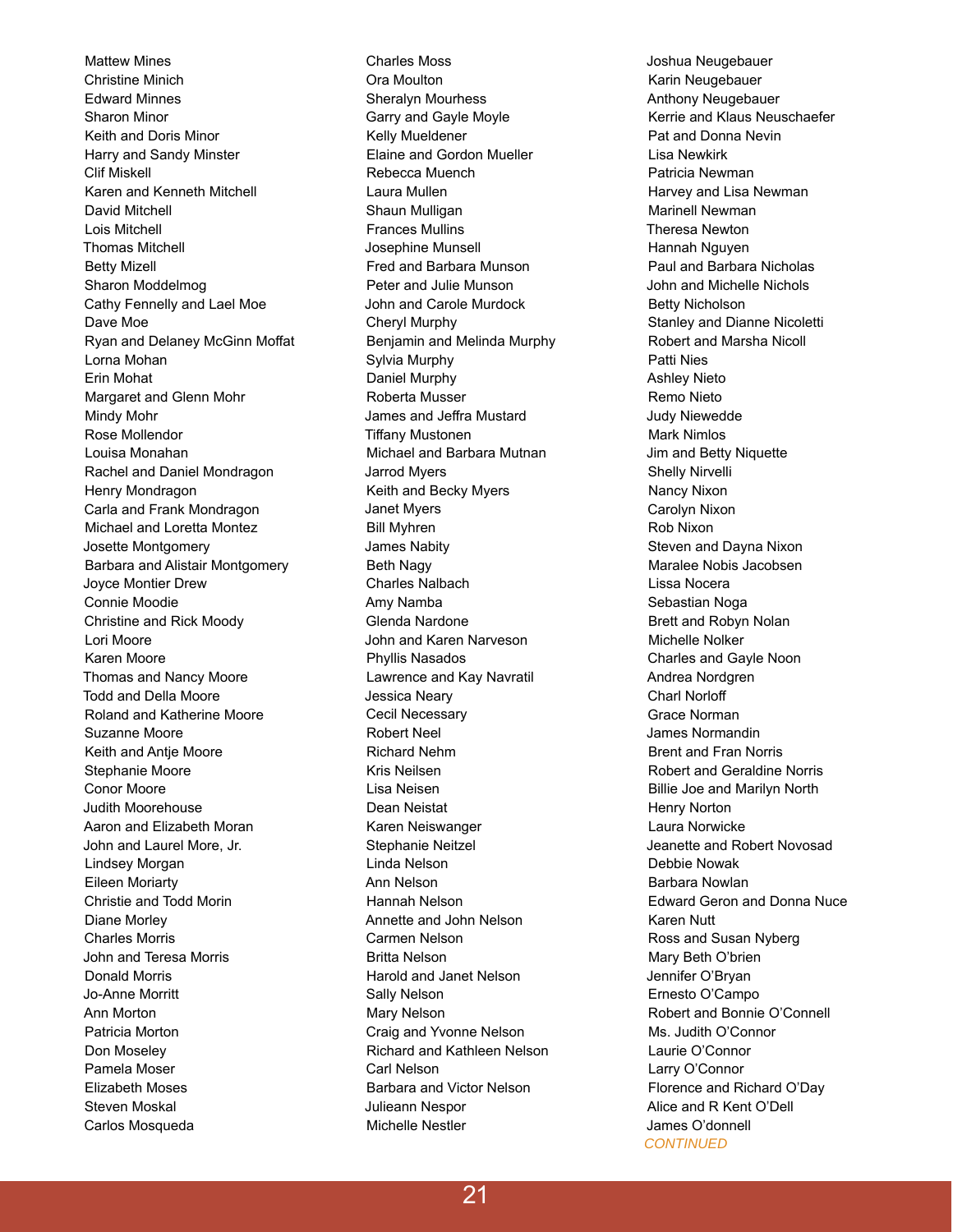Sue O'Donnell Corine O'Donnell Michael and Bernadette O'Donnell Wanda Oeser Thomas and Sandy Oesterreicher Bruce and Jo Ann Ogard James and Jean O'Grady Julie Ogren Candy and Brian O'Hanlon Sean O'Hara Michele O'Hara Alicia O'Herron Victoria and Seth Okeson Linn and Patrick Oliver Pat Olmsted Robin Olschner Karen and John Olsen Robert Olson Catherine and Lowell Olson Ronald and Cynthia Olson Mark and Lisa Olson Jessica Olstad Terry Olthoff James Omey Gail O'Neil Lori Oneill Michael Onofrey Stephen Onstott Robert and Renee Opp Stuart and Debra Oppenheim William and Peggy Orchard Kevin Orchard Carol Ordemann Gboluwaga Orebiyi Andrew Oren Melissa Orgel Teka O'Rourke William Orsborn Alice Ortega Nancy and Don Osborn Courtney Osborn Anthony and Megan Ostendorf Devon and Jill Ostendorf Jan Ostrom Jeff Oswald Claire Ottercrans Kate Otto Rosalie Otto Sharon Otto George and Betty Over Amy Owens Mary Owens Gary Owens Jessica Ozdemir Mary Rae Pacheco Danica Packard John and Kendra Padgett Dennis Padlilla

Patricia Padilla Michelle Page James Page Patric Painter Wakefield Jeanette and Tom Palizzi Teressa and John Rolf Palizzi Carl and Deidre Pallan Melissa Palmer Bruce and Linda Palmer Dave Palmer Barbara Palmer Rebecca and Steve Palmeri Elaine Palmquist Laura Pals Mark Palumbo and Priscilla Nodine Duane and Laura Panger Vassilios Papathanakos Vicki Paris Danette Parker Joyce Parker Alan and Charlotte Parker Colleen Parker Lynne Parker Joseph Parks Daniel Parks Suzanne Parquette Guadalupe Parrish Juli Parrott Alan and Jennifer Parsons Dorthy and Dale Parsons John and Janet Parsons Benjamin Patsey Susannah Patterson Eric Patton Nancy Patton Ava Patton MaryAnn Patynok John and Carol Paul Lois Paul Sheila Paulbeck Christian Paulo Dave and Shauna Paulsen Denise Paulson Christopher and Leigh Ann Pauly Jennifer Payne John Payne Gretchen Payne Melissa Payne Jennifer Payne Payne Family Kristin Pazulski Randall Peacock Richard and Donna Pearson Janet Pease Barbara Pedersen Darlene Pedotto Karen Pegram Lorraine Pello

Katherine Peltier Glenna Pember Jody Penney Julie Pepe Alan Pepper Randi Pepper Hereford and Joanie Percy Donald and Carol Perez Tyler Perry Mike and Joyce Persson Lissa Pete Nathan Petee Juliana and Francis Peter Helen Peterman John and Janna Petersen Janine Petersen Carmen Petersen Sherry Peterson Peter and Robyn Peterson Edwin and Margaret Peterson Ken and Caridad Peterson Elliott Petri Lori Petrie Donald Petro Gabrielle Petron Richard and Sadie Petty Patricia Pfaff Carol Ann and Richard Pfeifer Genevra Pflaum Donald Phelps Rick and Amy Phelps Erin Phillips Sandra and Robert Phillips Jacqueline and Brad Phillips Wendy Phillips Angela Phillips Davie and Nancy Phipps Nicole Piasecki Barb Picar Judy Piccone Susan Piccone David Picconi Hal Pierson Susan Pierson James and DeAnn Pierson Cynthia and Brad Pierson Steven Pike Richard Pinkham Anne Pipho Danny and Cathy Pirner Andy Platt Jason Plotkin Monica Plowman Judith J. Plows Mandy Plumer Joseph Plunkett Susan Poet Gwenda Polak *CONTINUED*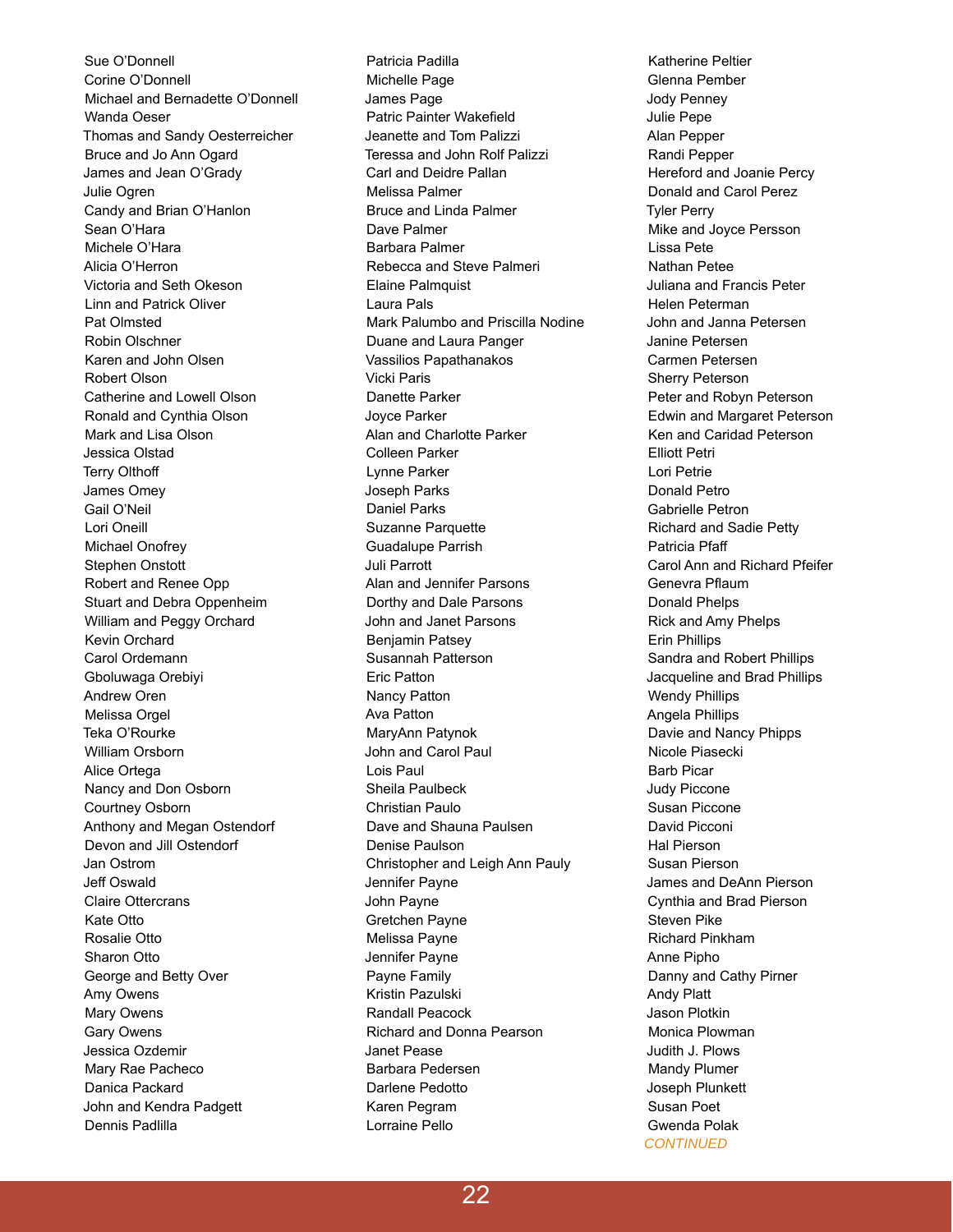Ruth and Jack Poles Craig Poley Nicole Politis Joseph and Jill Polito Pamela and Dennis Polk Larry and Donna Polzin Sara Pond Pamela Ponder Dan and Mary Poole Mary Poppino Hilary Porter Kathleen and Richard Porter Christopher Porter Mary Kelly Posiviata Janice Post Candice Potenza Andy and Linda Pott Tara Potter Erma Pottru ff Noelle Phillips and Jay Potts Charles Powell Adrienne Powell Milton and Sue Powell Donald and Marie Powell Katie Powell Janette Powers Jackie Powers Karen Pramenko Janet Prehn Jennifer Prehn Robert Prestley Mrs. Bonita Price Rhiannan Price Kara Price Joan Prichard Morgan Pritchard Robert and Arlene Proffitt Mark and Christine Proper Chareen and Scott Prose Mark Proulx Sue Provost Evelyn and Gabriel Puaa Wallace and Juliann Pulliam Kory Pund Kevin Purvis John Putnik Renee Putsche Debbie and Joshua Queen Patricia Quigley Steve Quigley Kendra Quinn Kimberly Raab Jennifer Rachael Joyce Radcliffe Jennifer Radell Nicole Rades Ross and Iris Rafferty Benjamin Rafferty

David Raichart Teresa Raider David and Linda Rains Marcus Rajchel Marjorie Rak Anita Rakestraw Victor Ramey Larry Ramey Larry Ramierz Eric Ramirez Raul Ramirez Fred and Gina Ramirez Tanya Ramond Larry Ramsey Cli ff Randall Bruce and Rotha Randall Liza Ranftle Raul Rangel Douglas and Debbie Rankin Alain and Kathleen Ranwez Lauren Rapp Nikki Raschbacher Lynne Rasey Suzi Rasher Catherine Rathbun Ronald Rathbun D. Ronald and Mary Ratkovich Brenda and Lawrence Rau Toni Rautus Victoria Ray Robert Rayl Jacqueline Rea Brook Reams Joan Rebhan Beverly Rector Thomas Redmond Louise Redmond Angela Reece Joyce Reed Michael Reed Melinda Reed Judy Reed Patti and Herb Reese Trent Reese Wesley Reeves Zach Re ff Jay and Chandra Regan William Rehrig Downie Reid George and Michelle Reiher Rhonda Reilly Laurie Reiman Lindsay Reinert Tanis Reinsch Stephanie Reisner Jessie Rember Terrilyn Renella Tami Rensink

Shandel Renstrom Brianna Representative Titone Tammy and Gordon Reusink Arden Reusink Annette Reynolds Thomas and Madeline Reynolds Arianne Rhea Jacki Rhea Jaiduk Rhee Amanda Rhoads Roberta Ricco Mary Rice Cecelia Rice Timothy and Leanne Rice Judith Rice Kimberly Rice Hintz Ronnie and Cherie Richards Jamie Richards James and Linda Richards Jon Richardson Jill Richardson Bruce Morrison and Joyce Richardson Nathan Richie Dustin Rickett Brigitte Riddo Jennie Ridgley Cecila Rieb Leroy and Patricia Rieb Darcie Riebe Teresa Riemer Don Riggs Gregg Riggs Jerry Riley Ashley Riley Sue Rimball Linda Risser Marie Ritchie Carrie Ritter Teri Ritterbush Joanna Robarge Owen Robb Kathleen Robert M. Scott Roberts Bruce and Janice Roberts Jennifer Roberts Darlene and Hugh Roberts Briant Robey Anna Robins Margaret Robinson Leonard and Karen Robinson Abigail Robson Mark Roche Cathleen Rock Paul and Beverly Rockwood Tim Rockwood Karen Rocznik John and Melanie Rodden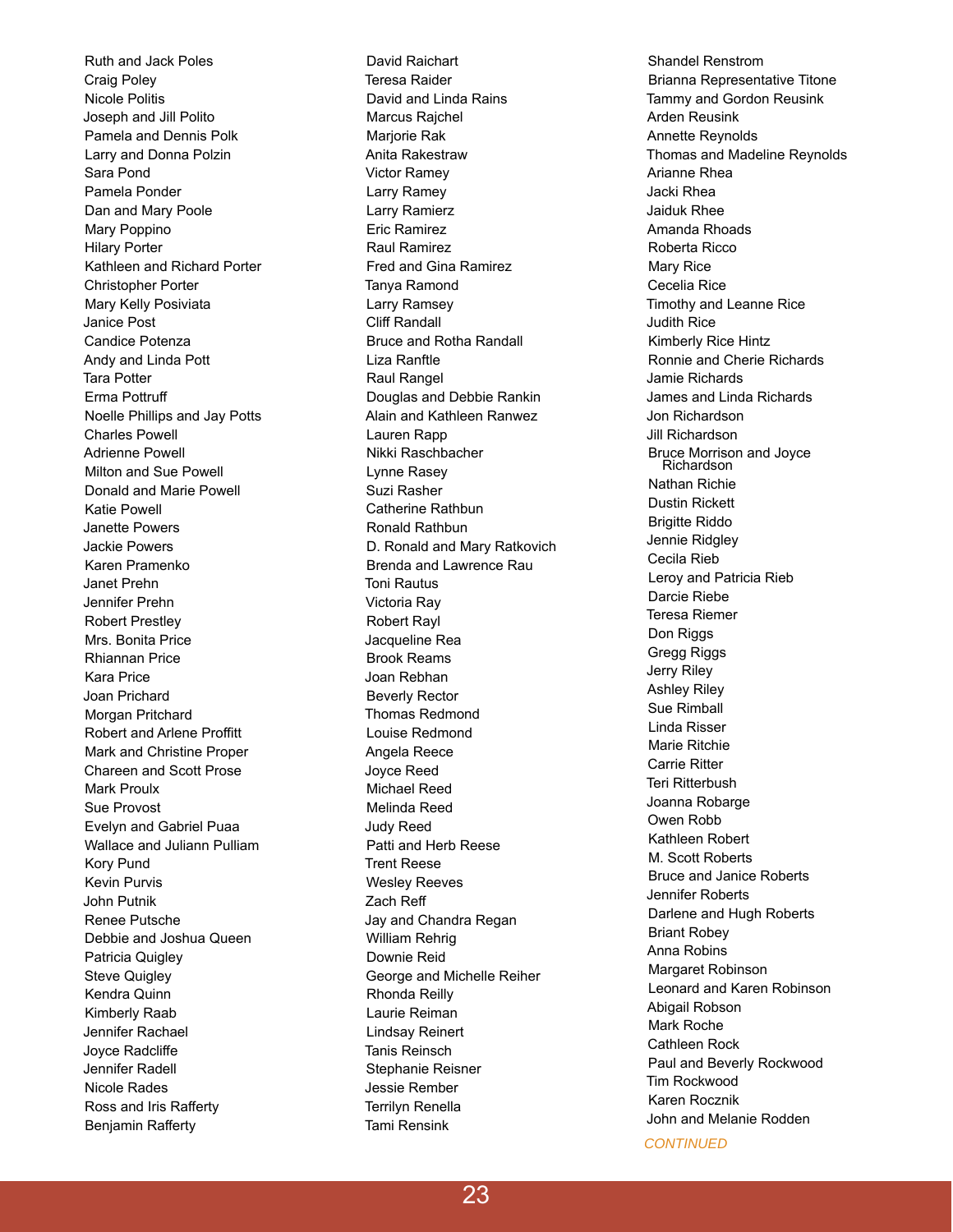Ryan Rodemoyer Ruth Rodger Georgia and Richard Rodriguez Jonathan Speek and Marisa Rodriguez Elaine and Samuel Rodriguez Barbara Rodriguez Gabriela Rodriguez Caroline Roeker Nicole and Nathan Roesner Maltais Roger Jerry Roger Gina Rogers Christopher Rogers Clay Rogister Rita Rohleder Teressa Palizzi and John Rolf Richard Rollins Ann Romaglia William and J. Rome Katie Romelczyk Benjamin Romero Markus Ronald Thomas Ronning Heather Rooney Ellen Roop Amy Rose Brian and Marilyn Rose JoDee Abraham Rose LeAnna Rosenow Robert and Nancy Rosi Shirley Ross Randle and Elizabeth Ross Norm Ross Dean Rossi Robert and Colleen Rostad Michael and Susan Roth Chantal Rotondo Steve Rougier Sumona Routh Lawrence Rowe Robert and Carolyn Rowe Jonetta Roy S. C. Roybal Jose and Mary Roybal Nancy Ruane Adam Ruberg Darrel Ruby Gary and Nancy Ruckman Stanley and Betty Rudeen Josh and Lisa Rudin Kent Ruigh Kassandra Rumbaugh Ellen Runyan Terri Rupert Cristy Rusch Mary Rush Todd and Susan Carter Ruskell Judith Russell

Mark and Lisa Ruth Sean Ryan Camil Rykowski Lynn Rysdahl Martha and Phillip Saba Denise and Marc Saba Phil Saba Laurie and Joel Sadler Janet Saft Melissa Sailer Debbie and Ed Saindon Joyce Saitta Gary and Sandra Salankey Matt Sammond Jeri and Jerry Sampson Jesus Sanchez Melinda Sander Gary Sanders Valerie Sanders Keith B. and Joan E. Sanders Susan and Stan Sanders Katelyn Sandoval Beav Sandoval Phyllis and Charles Sands Jon Sanft John Santi Richard and Leanne Sanzolone Anthony and Sandra Sargent Frank Satalino Anthony and Jan Satriano William Saunders Mark and Yvonne Savarise Beav Sawargnslv Patrice Sawarynski James Saylor Ashley Sayre Carlo Scarsella Richard and Cheryl Schack Courtney Schack Tyler Schade William and Carole Schaefer Marilyn Schaefer Katherine and Mark Schaefer Edward and Katrina Schaeffer Shirleen Schaff Jim Scharfenberg Ward and Neena Scharmer Deborah Schauer Richard and Tracy Scheig Ralph and Charlotte Schell Douglas and Ann Scherrer Jason Scheunemann Antoinette and John Scheunemann Michael Schiano Don Schield Susan Schiff Cristina Schlesselman Rodman and Gina Schley

Raymond and Diann Schmidt LaVaughan Schmidt Phyllis and Erich Schmidt Jeff and Elizabeth Schmieder E. Dwight Schmitt Scott Schmitz Jacob Schneck Donald and Ilene Schneider Judy and Douglas Schneider Evelyn Schneider Jane Schneider James and Katherine Schneider Lisa Schoemaker Theresa Scholz Melissa Schoning Amy Schouten Steven Schrag Kim Schreiber Steve and Toni Schreivogel Dave and Leesa Schrock Sallie Dalton and Barbara Schroeder Richard and Marilyn Schroeder Gary and Marcia Schroeder Virginia Schroeder Susan and Dan Schubert Joshua Schuler Amanda Schultz Patrice Schulze Alexandra Schulze Dan Schupack Cinthia Schwab Margaret and James Schwab Jean and Stuart Schwartz Eric Schwartz Susan and Larry Schwarz\* Nancy and John Schweitzer Tim and Sharon Schweitzer Laura Schwenker Cindy Scott Kelsey Scott Lucinda Scott Chirlyn Scroggins Scott Seab Sandra Seaholm Gina Seamans Bill and Hilary Searles William Sedustine Larry and Maria Seid Kay Seiler Ann Seim Karl and Jocelyn Seller Alvin Sellmer Gina Seltz Timothy and Nancy Semple Charlotte Sennett Lisa Serafini Huma Seth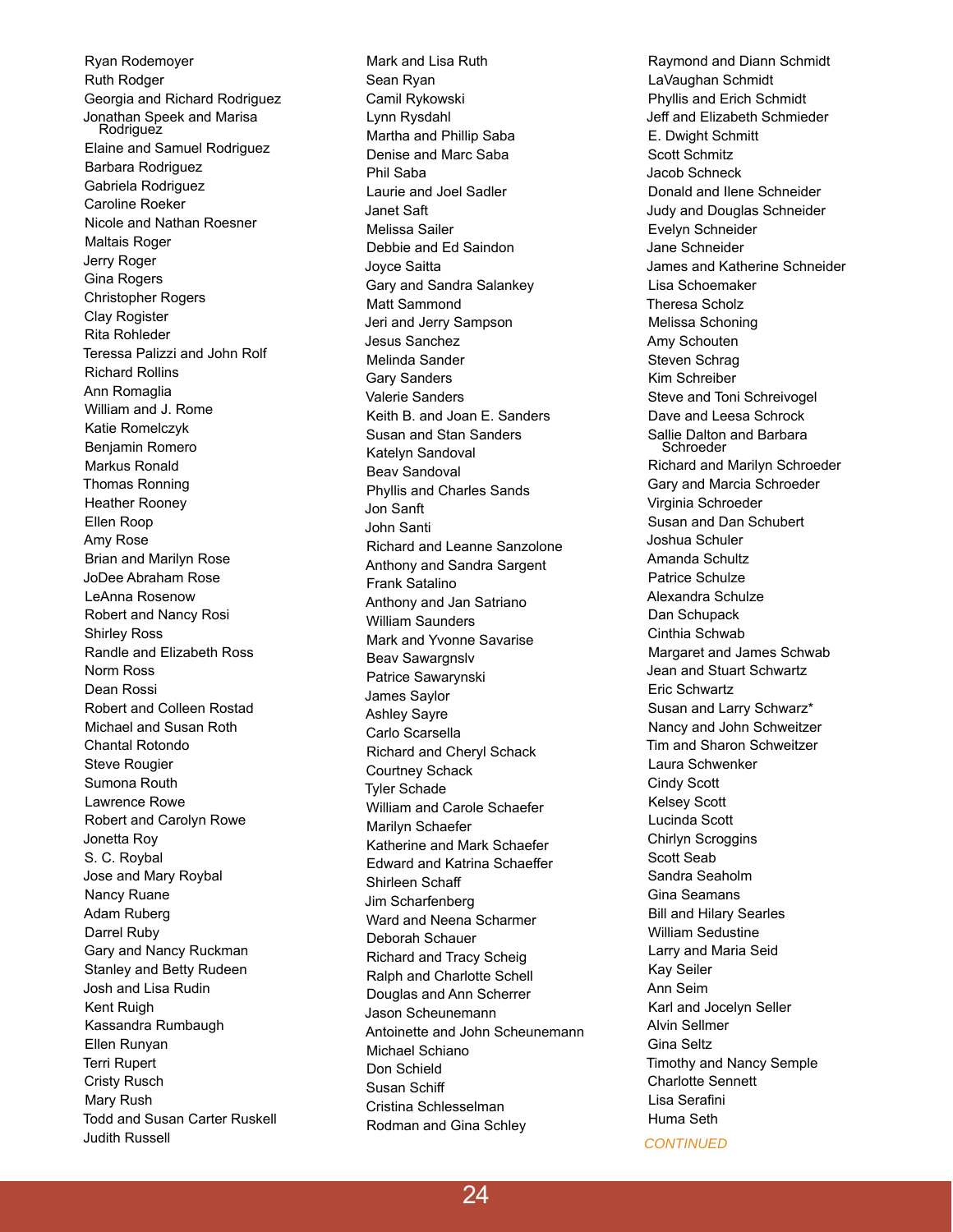Cheryl Sevcik **Thelma Shaeffer** Daniel Shafer Kim Shafer Mr. and Mrs. Robert Shaw Kevin and Elaine Shea Marc and Corinne Sheer Dave Sheldon Edmond Shelleda Mark and Vickie Shelton Stephen Shepard Veronica Shephard Earl Shepherd Gregory and Wanda Shepherd Dennis and Cynthia Shepherd Brent Shepherd Jennifer Sherman Bre Sherrin Cindie Shibata Kathy Shinn Musick Carl and Elizabeth Shinn, Jr. Mike Shipman Irene Drabek and Harry Shriver, Jr. Susan Sieber James Sieke John and Therese Siemsen Barbara Sigg Michael Silbernagel Linda Silver Marion and Kathleen Silvernail Preston Silvey Jeff Simmons David and Cynthia Simmons George Clarke Simmons Stephen and Sandra Simms Rebecca Simon Margaret Simon Lauren Simpson Blake Sims Joanne Singer Amar Nath Sinha Richard Sirokman Fran Sisler Dolores Skarbek James Skinner Joan Skrine Thomas Skripka Scott Slaby Lynn Slaga Leslie Slauson Robert Slay Bea Slingsby Ronald and Barbara Sloan Marvin Slusser Jerry and Yvonne Smart Karen Smiddy Theresa Smiley Mike Smith

Jim Smith Jeanette Smith Barbara Smith Barb and Pete Smith Sheila and Stephen Smith Barbara Smith Brent Smith Suzanne Smith Kevin Smith Lisa Smith Kelley Smith Emily Smith Heather and Kyle Smith Harlan Smith William Smith Paulette and Paul Smith Elona Smith Helen Smith Emily Smith Lynn and Harry Smith, Jr. Kirk Smith Mary and Michael Smith Colonel Smith Rolando and Diana Smith Salazar Cynthia Smolkovich Kerry and Fred Smouse W. Eric and Kathleen Smutz Tammy Snell Lawrence and Margie Snow Gretchen Snyder Shannon Snyder Margaret Snyder William Snyder Don and Maureen Sober Catherine Sohn Rosetta and Sandra Sokol Ronald and Linda Solberg Nancy Solger Maureen and Harvey Solomon George and Ruby Somma Timothy Sommers Marie and Charles Sonnen, III Donna and Donald Sorensen Bob and Linda Sorensen Sharon Sosnoski Manuel and Candice Soulakis Joyce South Debra Southard David Southwick Doris Southworth William Spalding Peter and Susanne Spandau Benton Spangler Kate Spangler Pamela Spano Karen And Gary Spaulding Ann Spear Julie and Mike Speck

Allen and Karen Spelman Donald and Lynda Spence Mary James Spencer Timothy and Kristi Spencer Matt Spidell Mary Spijkerman David Sponenberg Nathan Sprague Ronald Sprenger Andrea Spridgen Alan Spriggs Susan Spring Jeannie Springer Sierra Squire Marjorie St. Cyr Constance St. Louis Dwayne and Willa Staberg Jeannette Stack Linda Stackhouse Dennis and Carolyn Staebell Mark Staggs Mary and Mike Stahl Scott and Anita Staley David Stallbaumer Karen Stanley Kent Stannard Barbara Stannard Peggy Stansberry Ellen and Donald Stanton Amy Stark Donald Starke William and Mary Starker Diane Stazknan Marjorie Steel Jodie Steeves Chris and Darcy Stefano Nicole Stegink Patricia Steinbach Evelyn Steinkuhler Peter Steinmeyer Arlene Steinwagner Joe Stelmack Christine Stelplugh James and Alice Stephan Kevin and Michille Stephans Sonya Stephen Trish Stephen Eve Stephens Amy Stephens Jacqueline Stephens Pamela Stephens Brent and Johanna Stephenson Lisa Sterbakov April Steusloff Shirley Stevens Jessica Stevens Mary and Richard Stevens Diane Stevens *CONTINUED*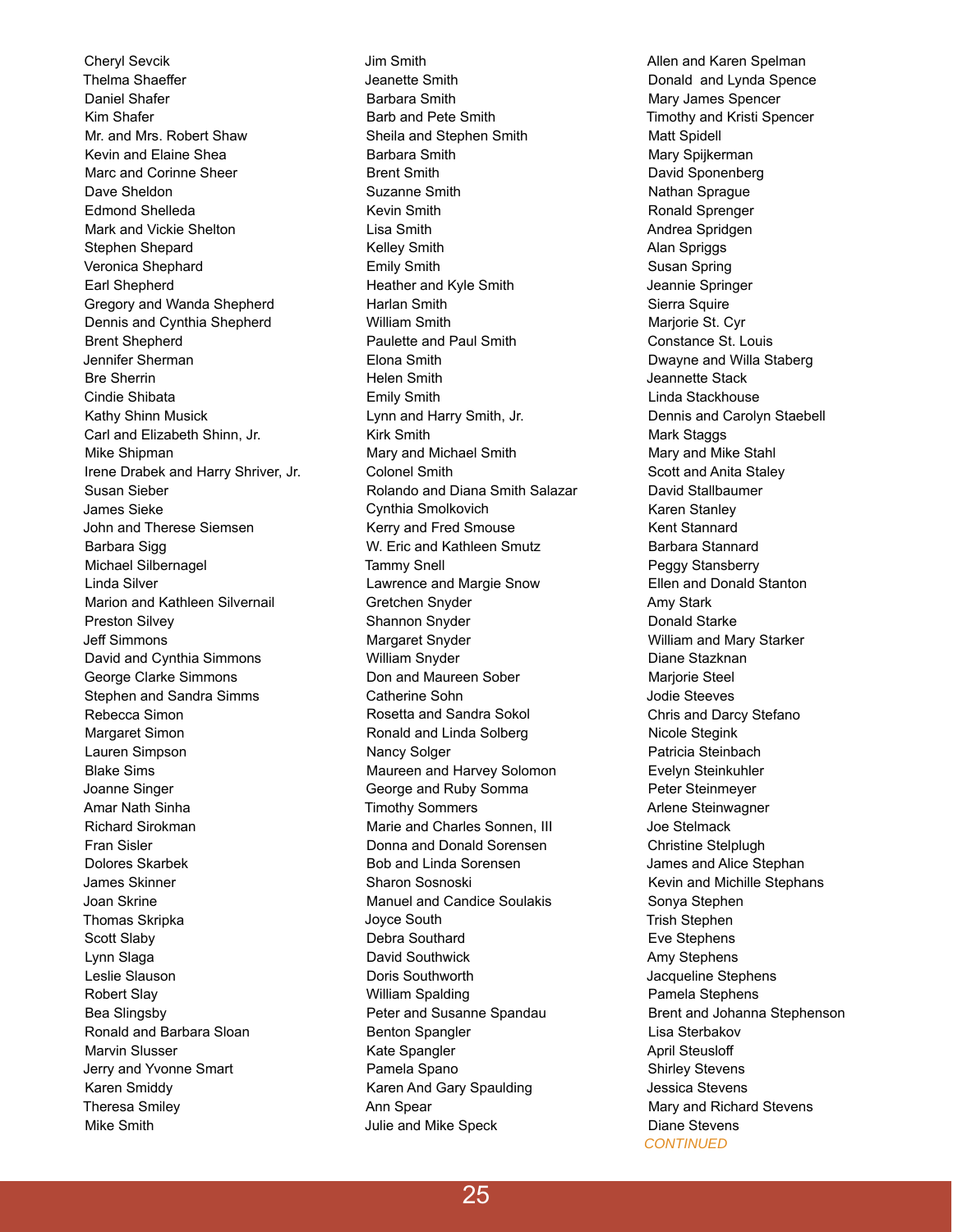Thomas and Jaclyn Stevens Julie Stevenson Terence and Linda Stevinson Clay and Susan Steward Pauline and Bruce Stewart Lee Stewart Nicholas Stewart Joanna Stewart Tommy and Sylvia Stewart Richard and Joann Stewart Nancy Stewart Ann Steyert Petra StGeorge Becky Stichter Kevin Stickney Carol Stiefvater Richard Still Lynn Stinnette Kevin and Linda Stocker Curt Stocker David Stone Matthew Stone LaDonna Stonerook Emily Stones Janice Stott Paul Stou ff Jack and Charlene Stout Ellen Strait Stephanie Strand Marlene Straughan Kim Wickland and Robert Striegl Lee Stringer Steve Strobing Jane Strom T.W. and Helen Stroud Sarah Stubenrauch Odette Sturdavant Laurinda Sturr Alice Styles Venkat Subramanian Linda Succo Lee Sudmeier Julie Sueker Richard and Virginia Sugg Laura Sugg Jennifer Sujansky James Sulcer Suzanne Sullivan Tom Sullivan Martha and James Sullivan Catherine Sullivan Jacob Jim Sundeen Donna Supinger Gary and Gayla Surovik Samuel and Tracey Sutherland Courtney Sutherland Elaine Sutton Gina Sutton

Matt and Brandi Svoboda Stephen and Christine Swain Janet and Craig Swank Deborah Swanson Delbert and Vera Swanson Miriam Swartz Marlene Swartz Jo Swedensky Shelley Sweeney Thomas and Marsha Sweet Pamela Swendseid Leesa Swenson Marissa Swift Hugh and Janet Swift Erin Swilling Kade Swilling Frances Swisher Nancy Sworts Wendy Symalla Michael Synowiec Pete and Tamara Szczawinski Barbara Szemak Kristen Tackman Tony and Pamela Taddonio Beth Tador Ronald and Julie Tafoya Bruce Talbert Cindy Charles and Ed Tanner Nancy Tardy Gail and Paul Targo ff Ron Taulby Britta Taylor Jason and Melinda Taylor Carol Taylor Joanne Taylor Sharon Taylor Mark Taylor Carol Tebo Kathy Tedesco Monica Teiner Cheryl TerHaar Esther Terpenning Michael and Robin Terry Janice and Barry Teter Russ Uldelhofen and Gayle **Thatcher** Gary Theimer Michele Theoharris Luray and Gary Thiaville Sean Thiel Daniel Thielen Gerald and Donna Thomas Kasey Thomas Kenneth and Sara Thomas Jason Thomas Marilyn Thomas Nancy Thomas Jen and Britton Thomas Michelle and Michael Thomas

Karl and Joy Thomasma Thomas and Doris Thompson Jonathan Thompson Mary Ann Thompson Glenna and Ken Thompson Glenn and Bonnie Thompson John and Marie Thompson Caryl Thompson Cecile Thompson and Celilia Boucher Michelle Thoms Jodi Thomson Beverly Thomson Gwendaline Thoreaux Peggy Thoreson James Wade Thornburg Lindsay Thorne Garrett Thorne Jeanne Thornton Carol Thornton Richard Thorsten Joanne and Keith Thoutt Michael Thrapp Jim and Kathy Thyfault Craig and Karan Tierney Andrew Tilley Jamie Tilson Barbara Tinucci Joseph and Patricia Tinucci Rochelle Tisdale Barbara Tobey Matt Tobias Jill Todd Beth Toder Donald Tolin Allison and James Tolson Theresa Tomich Michael Tomko Marilyn Tomlin Andrew Tomlin Georgenne Tomlinson Ron and Earlene Tompkins Karen Tonkin Timothy and Sandra Toohey William and Vera Tooley Janet Torina Joe Torline Duane Torres Agnes Toth Gail Town Kathryn Town Geri Towndrow Thomas and Nancy Tracy Belicia Trajano Terri Trapp Gerald and Toni Ann Trebilcock Ryan Tremayne Michael Trevey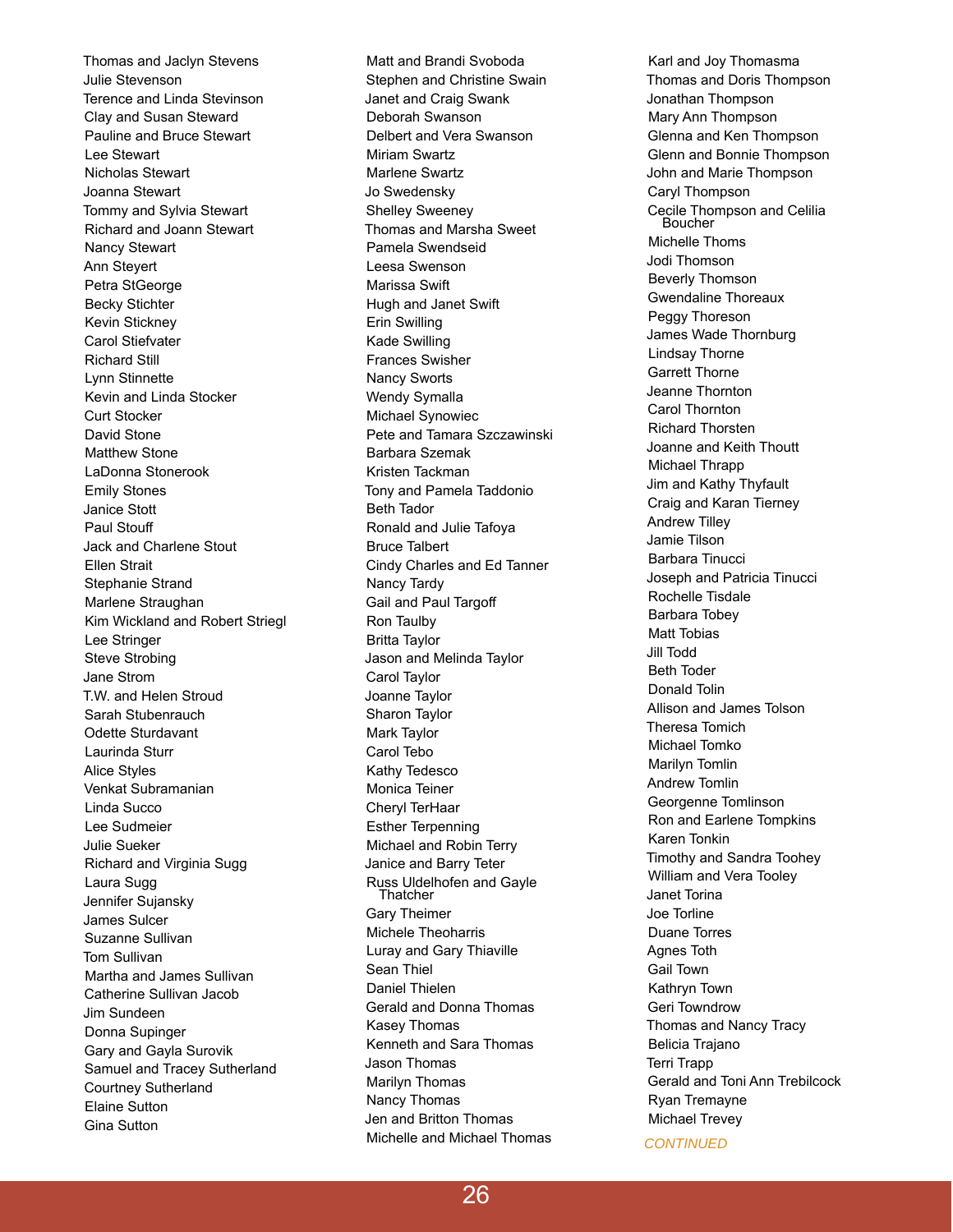Sam Trevino Ruth Trowbridge David Trudell Chris and Katie Trujillo Lloyd and Judy Trujillo Patsy and Frank Trujillo William and Teresa Trujillo Jeff and Elizabeth Truman Reesha Trznadel Lillian Tseng H. Lee and Beth Tubach Reid Tucker Beverly Tuggle William Tumas Vicki and Ralph Turano Kevin and Nanette Turco Katherine Turner Kenzie Turner Phillip Turner Brian Turner Sherri and Andrew Turnipseed Dan Tussey and Rocky Morrison Colby Tuthill David Tyree Edward and Janet Tyrrell Barbara Uhlig Mary Uhlmeyer Douglas and Karen Ullman Jamie Ulmer Cathryn and John Ulmer Larry Underwood Julie Updegrove Shelia Urban Carin Usrey Jeffrey Uszacki Terri and Randy Utecht Helen Utley Jamie and Jesse Vader Michael Vair Amanda Valdez Alan and Ann Valdez Sarojini Valeja Neha Valeja John and Diane Jensen Valvano Margaret Van Cleave Patricia Van Cleave Karen Van Ert Sandra and Jack Van Es Kathy Van Gundy Betty Van Harte Elain Van Patten Ron Vander Koor James Vanderploeg Sally VanTeylingen Wayne and Pat Vargo Dorothy and Mike Vasquez Cynthia Vaughan Sanger Laura and Erik Velapoldi

Lavon and Darwin Verke Thomas and Marianne Vessely Clark and Susan Vetterling Patricia Vick Kristina Vickery Adrian Vigil Sara Villano Jessica Vinklarek Anne Marie Vissat Donna Viverette Diane Vliem Stephanie Vogel Sarah Vogl Flora Vohn Rita Volk D. Imojean Vollack Sarah, Brian and Alex Voller Gerald Vollmar Justine Von Arb Carol Von Lintel Cindy VonFeldt Richard Von Lintel Kathleen Vorthman Vivian Vos Penny Voss Lynn Voss Delbert Wacker Timothy Waddingham Heather Wagner Peggy Wagner Paul Wagner Jack Wagnon Jack Wagy Denise and Ed Walent Robert Valentine Jay and Delores Walker Maribel Walker Kristin Walker Byron Walker Edward and Beverly Walker David and Dolores Walker Shirley Walker Susan Walker Linda Walker Denise Walker Pearl Wall Melanie Wallace Lei Wallace Robert and Jean Wallick Lianne Walliser Camella Walraven Lynda and Jim Walsh Charles and Cheryl Walters Sarah Walters Gary Walters Carol Walton Karen Waples Donald Ward

Delores and Noreen Ward Larry and Judith Ware Flora Warenski Rexette Warner Kathleen Warnick Alison Warren Terri Warriner Alley Wasinger Don and Phyllis Waters Mary Wathier Stephen and Anjela Watson Joy Watson Matthew Watson Brian Watson Michael Way Christine Weaver Aron Weaver Jill Weaver Robert and Jamie Webb Darrell and Louise Webber Andrew Weber Becky Weber Patricia Weber Mike Webster William and Scott Weekley Elizabeth Weeks Karen Weeks Walter Weibler John Weidemann Lorraine Weigel Gregory Weinberg Virgina Weinberger Eileen and Randy Weinert Jackie Weinhold Susan Weir Darcie Weiser Randy and Alice Weisgerber Amy Weisheit Janet Weisheit Donna Weiss Tim and Manoja Weiss Paula Weisz Carrie Weitzel Robert and Chryste Weitzel Karen Welborn Joe Welch Chris Welch Russell Wells Betty M Wells Nicole and Charles Wempe James and Kimberly Wengrove Anna Werner Orville and Cheryl Werner, II Paul and Barbara Wertz Brian Weslar Mark and Charlotte Wesling Pete and Bonnie West Jesse West *CONTINUED*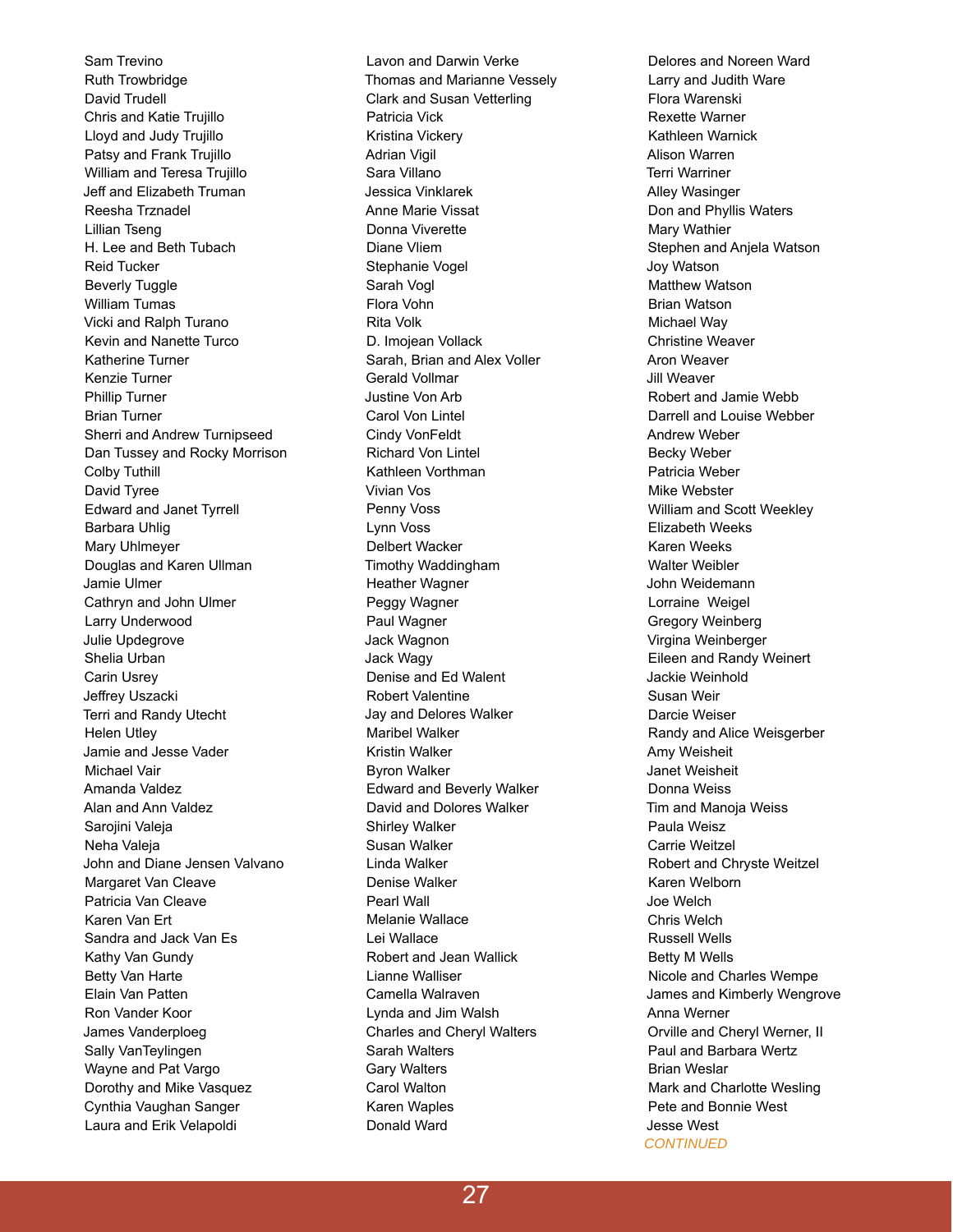Warren and Dorothy West Alissa West Charles and Mary Westley Ross Westley David Weston Regina and Jeff Wetch Connie and Arnold Wheat Bob Wheeler Katie and Len Wheeler Lee and Tanya Wheeler Berliner Carol Whipple and David Aitken Joanne Whipple Jonathan White Sue White Al and Nancy White Wilborn Whitehead Annette Whitfield Susan Whiting Cheryl Whiting Lois-Ann Whitney Velma Whitney Clark and Pamela Whitten Robert and Bethene Whyman Don and Chery Wick John Wickersheim Barbara Wickham Andy Wickless Diana Wiebe Julie Wiebeck Julie Wienski Steven and Sandra Wiersma Patrick Wiesner Paul Wilcoxson Wilkie Family\* Michael Wild Colin and Maureen Wildy Eric and Karen Wiley Steven Wilkerson Jamie and John Wilkins\* John Will Richard and Jacqueline Will Carol Willett Rachel Williams Marc and Luanne Williams Beth and Lyle Williams Gary and Jeneyne Williams Esther Williams Billy Williams Jim Williams Ford Williams Thomas and Ann Williams Krista Williams Robert Williams Alan and Carolyn Williams George Williams Donna Willis Julia Willis Sabrina Willis

Gloria Wills Jason Wilsey Robert Wilson Lauren Wilson Jack Wilson Laurie Wilson Theresa Wilson Michael Wilson Kathleen Wilson Janay Wilson Robert L. II and Moni Wilson II Savannah Wiman Charlotte Wiman Lora Winchell Susan Windels Allison Windes Michele Windler Amy Wing Bernie Wing Kelly Winkelmeyer Matthew Winkler Richard and Kathryn Winner Ellen and Peter Winslow Michael Winter Katie Wisell Darrell Wissel Julie Witecki Peggy Withem Jack Woehr Sandra Wojciehoski Wojcik Troy Wojick Dinkayehu Woldegebriel Dean Wolf Quinn Wolf Connie Baker and Gary Wolfe Daniel Wolfe Harold Wolff Diana Wood Teresa and Eric Wood John Wood Susan T Wood Robert and Patricia Wood Justin and Theresa Wood Joseph and Aurilla Woodburn Chris Woodley Sarah Woods Scott and Julie Woodward Philip Johnson and Dorothy Woolsey Michael Workman Angela Worrell R.L. and Kathryn Woskowicz Janice Wright Mary and Heron Wright Denice Wright Peter and Janice Wright Emily Wu Robert Wyckoff

Doug and Mary Wylie Rajesh Yalavarthy Ella Yancy Amy Yarger Susan Yates Mel and Bonnie Yockstick Frank Yost Lauren and Zachary Young Suzanne Young John and Bettie Gail Young Steve and Heather Young Patricia and Robert Young Tracy Youse Duane Youse Lisa Yowell Jackie Yutzy Alyssa Zak Nathan Zandt Benjamin Zank Wendell and Catherine Zanotti Flavia Zarcula Scott Zawalski Margaret Zeaphey Erica Zebrowski Mike and Gretchen Zeller Rachel Zenzinger Berniece Zerger Elaine Zerger Robert and Irene Zerr Victor and Margaret Zielinski Cathy and Paul Ziemba Stacy Zimbleman Michael and Christine Zimmerman Julia Zimny Gary and Kathleen Zuehlsdorff Darlene Zwolinski

\*Arvada Community Food Bank Foundation Donor

### **A Big THANK YOU**

A big THANK YOU to everyone who donated food during the year. Your thoughtfulness and generosity are so appreciated, but there are just too many individuals and organizations to list.

We sincerely apologize if your name was not listed. Please get in touch with us so we may correct our records.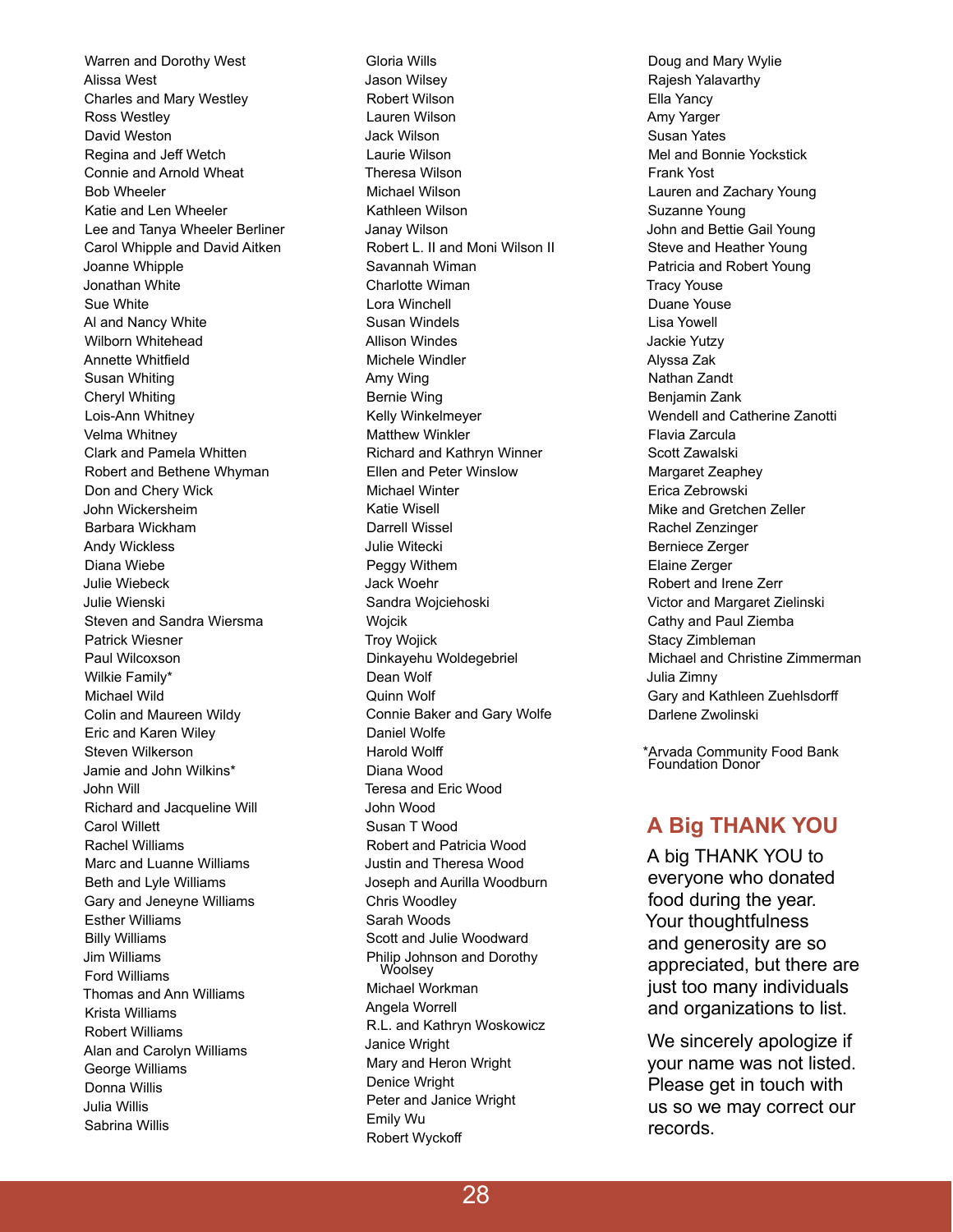# **Leadership**

### **Board of Directors**

Steve Galbraith **Chair** 

Jerelyn Marinelli Vice Chair

Harriet Hall **Secretary** 

Wendy Ferrell **Treasurer** 

Margaret Olek Esler David Jones Josh Rudin

Ex Officio Harry Fuller Immediate Past Board Cahir

Carl Kantner ACFB Foundation President

#### **Staff**

Sandy Martin Chief Executive Officer

Rocky Baldassare Director of Food Programs

Leanne Cadman Director of Communication and Resource Development

Sandie Hammerly Director of Finance

Shannon MacDonald Volunteer Coordinator

James Normandin Manager of Food Programs

Gretchen Parker Director of Bridges to Opportunity

Bernadette Velasquez Administrative Coordinator

Maria Olvera Client Liaison

### **Your Gift to Community Table is in good hands and comes with a wholesome return.**

With each **\$1** you donate, we can provide enough food for **THREE** nutritious meals. Community Table has a *Platinum Seal of Transparency* on GuideStar, a *3-Star* rating on Charity Navigator, and we are a Better Business Bureau *Accredited Charity*, which means you can trust that we will use your donation to help those who are hungry and struggling in our community.